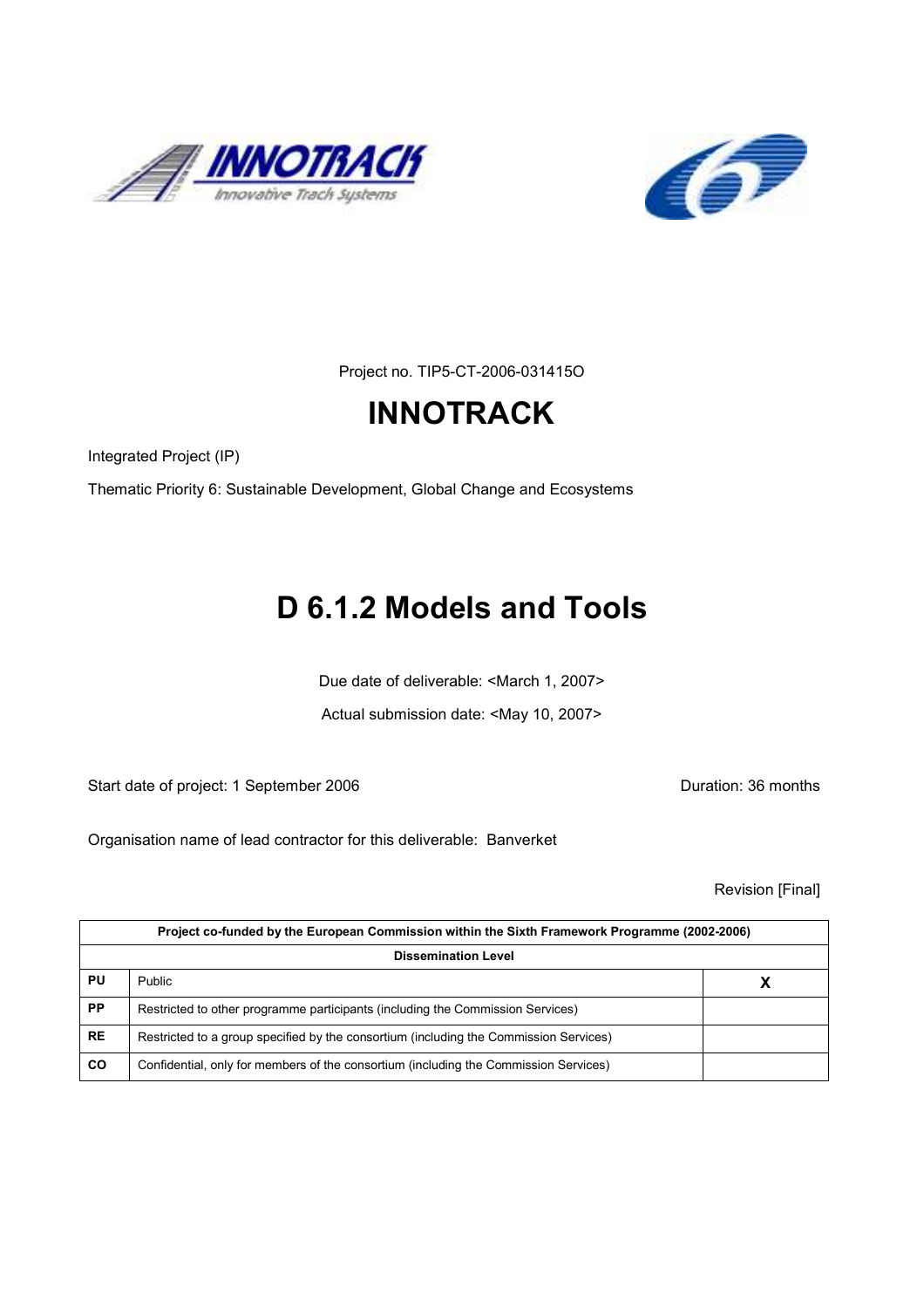# **Table of Contents**

| 1.           |     |  |
|--------------|-----|--|
| 2.           |     |  |
| 3.           |     |  |
|              | 3.1 |  |
|              |     |  |
|              |     |  |
|              |     |  |
|              | 3.2 |  |
|              | 3.3 |  |
|              | 3.4 |  |
|              |     |  |
|              |     |  |
|              |     |  |
|              |     |  |
| $\mathbf{4}$ |     |  |
| 5.           |     |  |
|              |     |  |
| 6.           |     |  |
|              |     |  |
|              |     |  |
|              |     |  |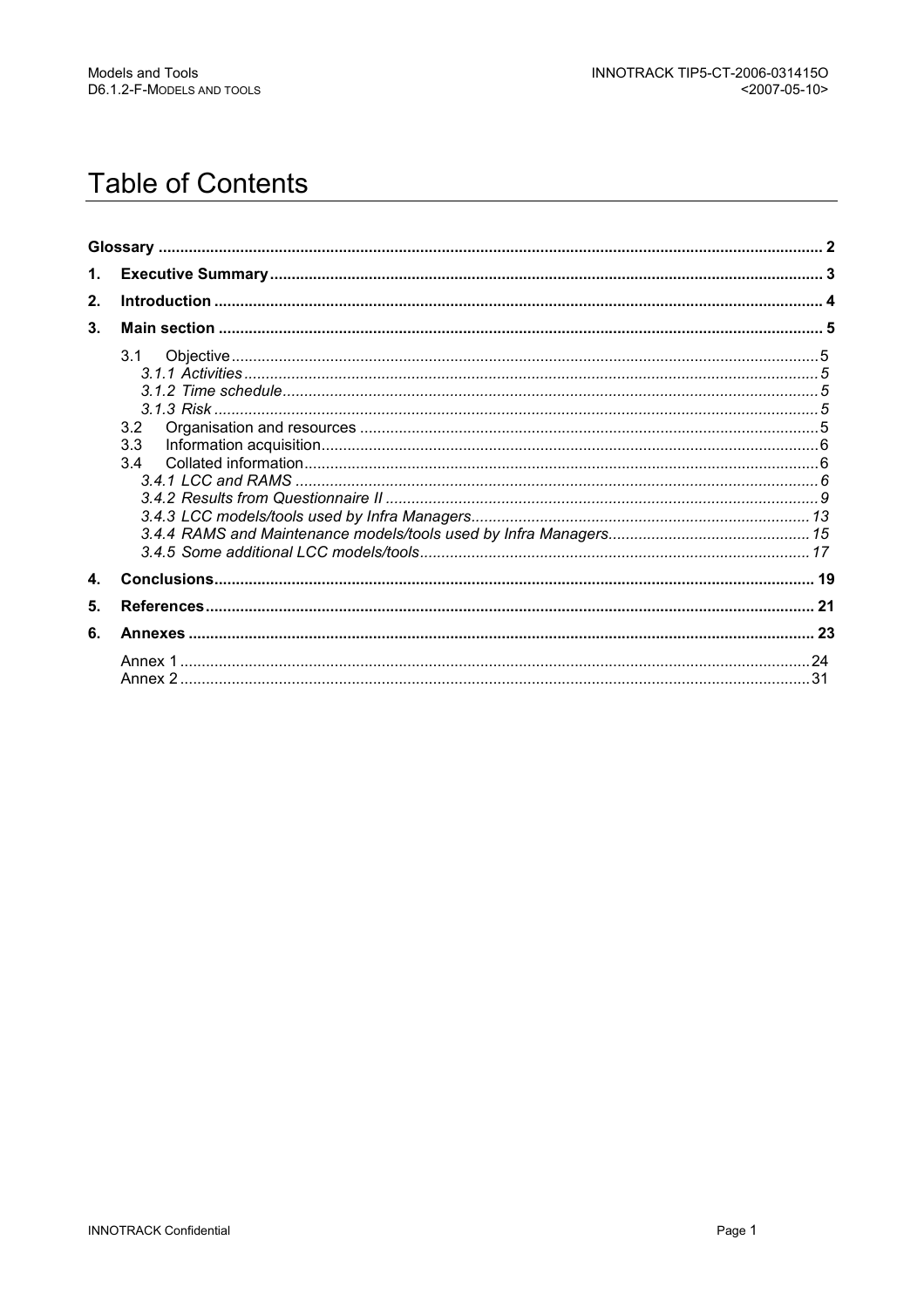# **Glossary**

| <b>CBS</b>     | Cost Brake down Structure                             |
|----------------|-------------------------------------------------------|
| D-LCC          | LCC tool used by DB                                   |
| IM             | Infrastructure manager                                |
| <b>LCC</b>     | Life Cycle Cost                                       |
| <b>LCM</b>     | Life Cycle Management (LCC tool used by ProRail)      |
| LRU            | Line Replaceable Unit                                 |
| <b>LSC</b>     | Life Support Cost                                     |
| <b>OLAP</b>    | On Line Analytical Processing                         |
| Optimizer+     | Simulation tool used by ProRail                       |
| PriFo          | LCC tool developed by JBV                             |
| RailSys        | Simulation tool used by DB                            |
| <b>RAMS</b>    | Reliability, Availability, Maintainability and Safety |
| <b>RBD</b>     | <b>Reliability Block Diagram</b>                      |
| <b>Ril 413</b> | Track standard used by DB                             |
| <b>SRM</b>     | Safety Risk Model                                     |
| <b>SRU</b>     | Shop Replaceable Unit                                 |
| <b>TRAIL</b>   | Simulation tool used by NR                            |
| T-SPA          | Track Strategic Planning Application by NR            |
| <b>UNILIFE</b> | LCC tool developed by UNIFE                           |
| <b>UNIDATA</b> | LCC tool developed by UNIFE                           |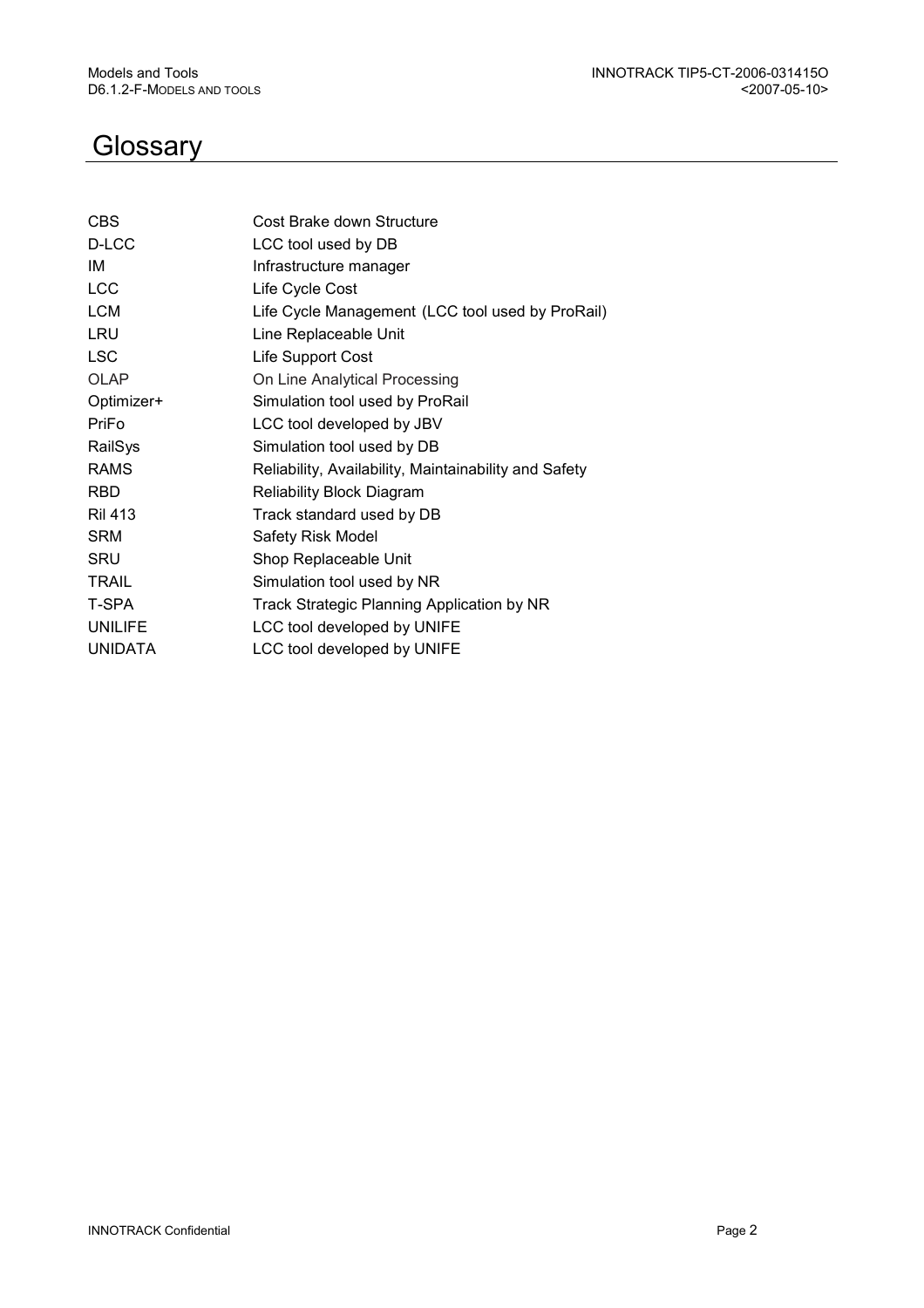# 1. Executive Summary

INNOTRACK addresses mainly the objective of reducing Life Cycle Costs (LCC), while improving the RAMS characteristics of a conventional line with a mixed traffic duty. In the field of railways, RAMS technology and LCC are widely implemented and will provide a definite advantage to the IM:s (Infrastructure Manager) in helping calculate costs for the implementation of innovative technologies. In the frame of INNOTRACK these methods will be defined at a European level and used to identify cost drivers and assess the track components. The sub-project SP6 deals with RAMS and LCC.

Banverket had the responsibility to conduct a survey on various models and tools used by different IMs and related industries as a part of the work of WP1 within SP6. The input from IMs and related industries is not sufficient to draw a fully comprehensive picture of RAMS and LCC to be reported. Based on the limited information following conclusions can be drawn.

#### Conclusions:

- RAMS programmes and analysis are in a very initial stage within IMs and the manufacturers.
- Data quality and data availability are the major problems in meeting RAMS and LCC targets.
- TRAIL, RailSys, Optimizer+ are some of the tools used by IMs for availability simulation.
- Manufactures and contractors depend on the information provided by IMs to carry out their RAMS and LCC analysis.
- LCM, D-LCC, T-SPA are the LCC tools used by IMs as per the survey. These tools in general used for enhancement projects not explicitly for LCC calculation for the whole track system.
- Catloc, UNILIFE/UNIDATA, PriFo are some of the additional tools found out during the survey which can be used for benchmarking.
- Safety Risk Model (SRM) is a tool which models a wide range of safety hazards in railway systems.
- Major benefits of RAMS and LCC analysis are found out to be optimising maintenance strategy and taking decision on maintenance/renewal with the regulators.

#### Areas of improvement:

- Environmental costs needs to be considered while modelling LCC.
- Risk analysis has to be considered in LCC calculation.
- Spare part planning needs to be done as per availability targets.
- IMs have to clearly define RAMS and LCC specifications in the contracts with manufacturers and contractors; this will be done in workpackage 6.4 (RAMS and LCC in contracts/wordings/policies).
- IMs should define achievable RAMS targets and lay out a procedure to attain those targets.
- Unforeseen costs like reduction of passengers, loss of good will due to train delays should be modelled.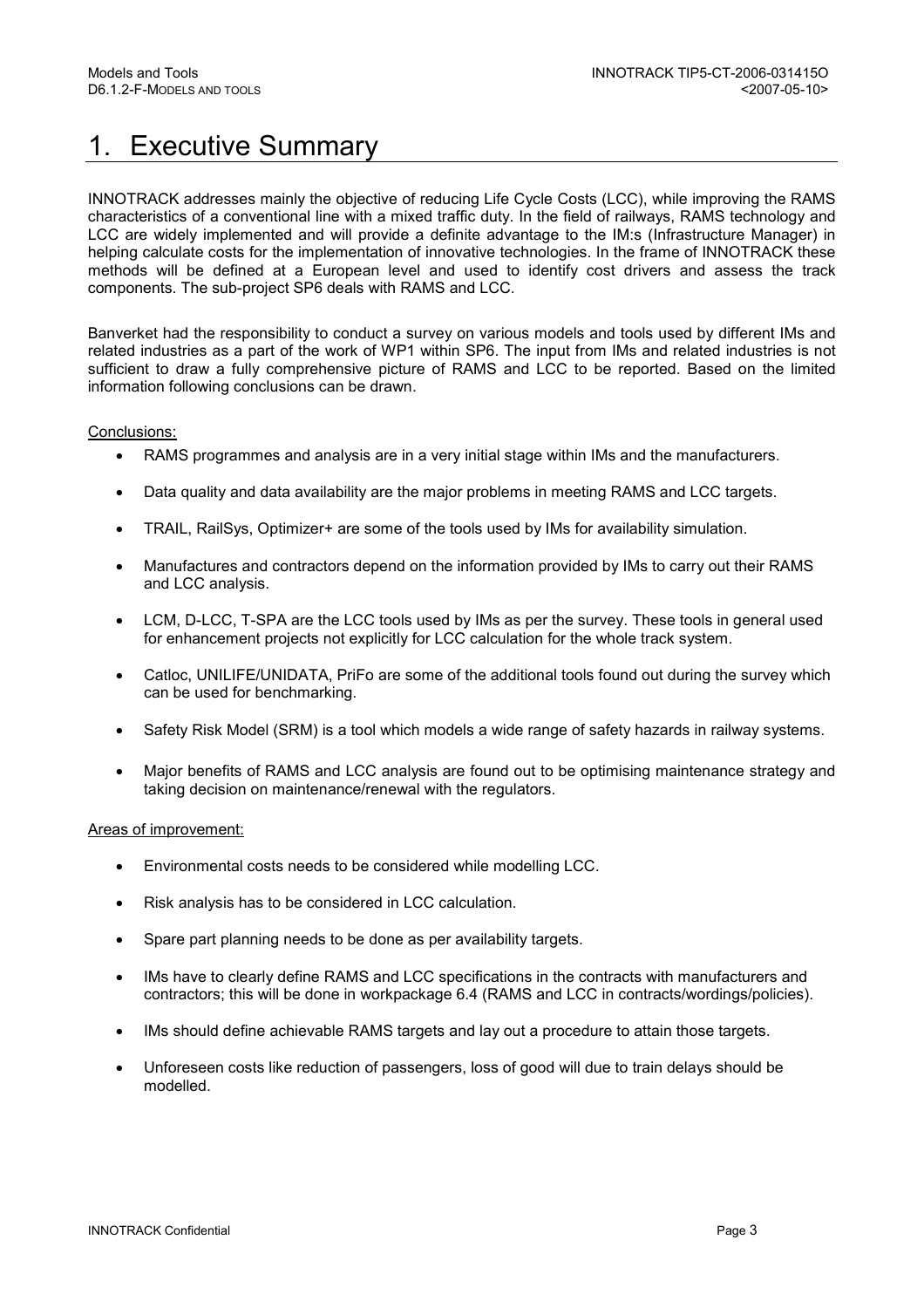# 2. Introduction

The Project INNOTRACK aims to develop a cost-effective high performance track infrastructure for heavy rail systems. INNOTRACK addresses mainly the objective of reducing Life Cycle Costs (LCC) while improving the RAMS characteristics of a conventional line with a mixed traffic duty.

INNOTRACK project brings IM (infrastructure managers) and railway supply industry together, to investigate and evaluate leading edge track system technologies, adopting a controlled methodology to assess life cycle cost benefits of "track-technology solutions" and of a set of emerging railway hardware solutions. It will also support the overall sustainability of the railway sector, meeting needs such as the increase of track availability and network capacity. The results of this project will build on a standardised LCC formulation developed within the project, based on best LCC practices at EU level and independently assessed.

Optimisation of track constructions or track components regarding technical and economic requirements is essential for railway companies to fit the market and to compete against other means of transport. Due to the long lifetime of the track and track components – ranging between 20 to 60 years – pre installation technical and economic assessments are necessary to optimize the track construction and get the return on investment (ROI) in a manageable timeframe. LCC and RAMS technology are two acknowledged methods for assisting the optimisation process.

The RAMS characteristics determine essential parameters of the system such as the usability and acceptability of the system, the operation and maintenance costs, and the users' safety and health risk when operating the system. The RAMS technology is a recognised management and engineering discipline to guarantee the specific functionality of a product over its complete life cycle. RAMS technology helps to keep the operation, maintenance and disposal costs on a predefined acceptable level by establishing the relevant performance characteristics at the beginning of the procurement cycle and by monitoring and controlling their implementation throughout all project phases.

LCC is an appropriate method to identify cost drivers and to gather the costs of a system, module or component over its whole lifetime including development, investment maintenance and recycling costs. Different views and evaluations allow the comparison of different systems and deliver necessary information for technical and economic decision.

In the field of railways, RAMS technology and LCC are widely implemented and will provide a definite advantage to the IMs in helping calculate costs for the implementation of innovative technologies.

In the frame of INNOTRACK these methods will be defined at a European level and used to identify cost drivers and assess the track components. The project is divided in 7 Sub-projects:

- 1. Duty
- 2. Track support structure
- 3. Switches and crossings
- 4. Rails
- 5. Logserv
- 6. LCC
- 7. Dissemination and Training

This report is included in Sub-project 6 LCC and covers an estimated state-of-the-art of LCC and RAMS knowledge and use among INNOTRACK partners as well as information about existing models and tools.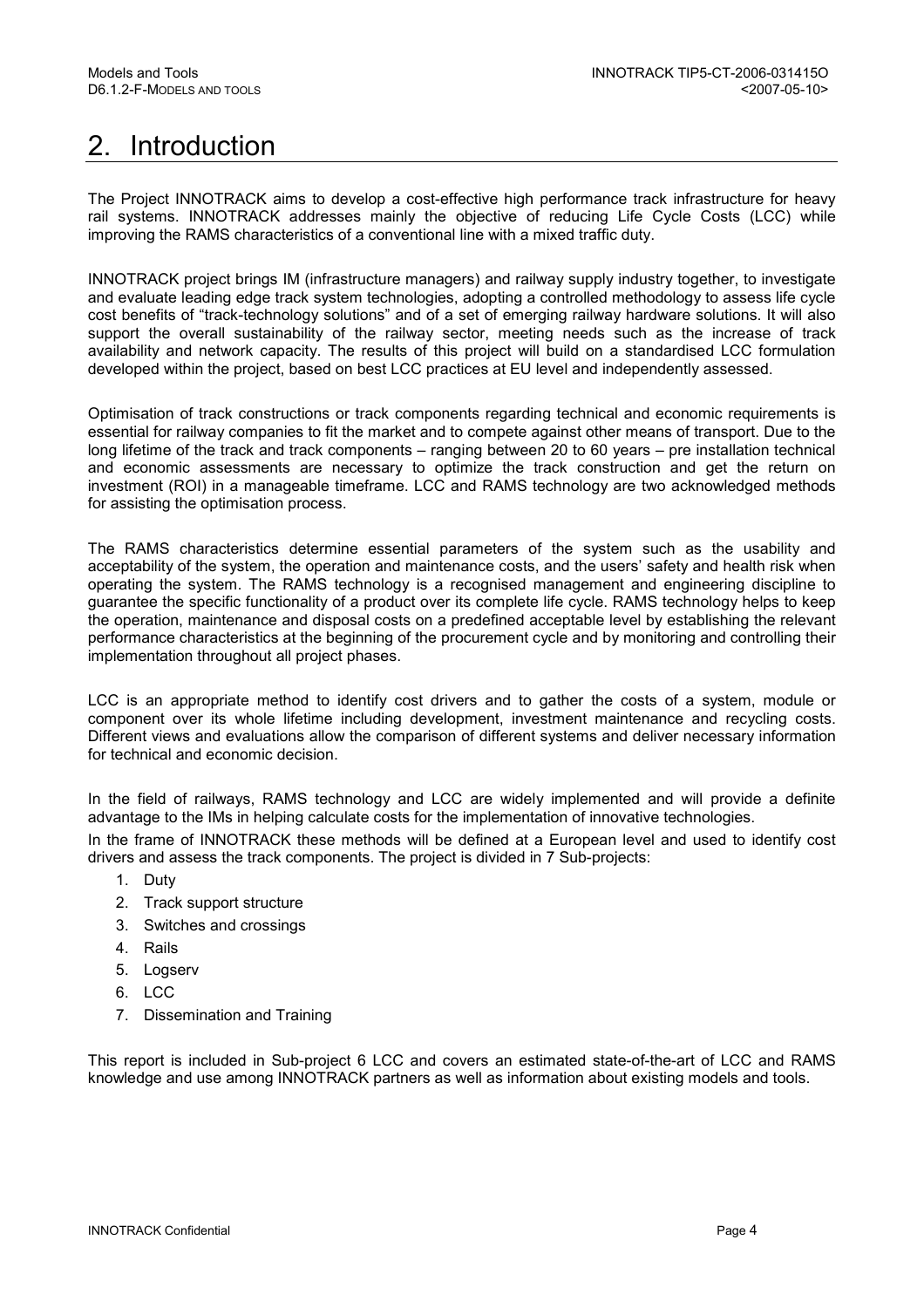# 3. Main section

## 3.1 Objective

The objectives are:

- To do market analysis of models and tools.
- To analyse of possibilities for adoption of methods and results from other systems.
- To do an inquiry of models and tools for RAMS and LCC.
- To check the portability of methods and results from other systems.

## 3.1.1 Activities

- Questionnaire II was sent to Innotrack participants. It was based on the responses from questionnaire I.
- Each participant did their own survey in their country in order to find models and tools in use by other industries.
- Study of models found in similar projects.
- Personal interviews on existing models and tools.

## 3.1.2 Time schedule

The time to furnish the report (D6.1.2) was 6 months from the start of the project. The status of the report will be "public".

## 3.1.3 Risk

The following risks concerning the objective to provide a clear picture of the current status of RAMS and LCC within railways and related industries were identified:

- Insufficiency of data collected.
- Inadequate involvements of Infrastructure managers and suppliers.
- Unawareness respectively inconsistency of different RAMS and LCC terms.
- No common understanding of LCC.
- No common and consistent definitions concerning investment, operation, maintenance and renewal.

## 3.2 Organisation and resources

Organisation and resources for this work package are given in Table 1. Banverket is responsible for delivery of WP 6.1 which includes D6.1.1 and D6.1.2.

Another partner in the working group is ProRail.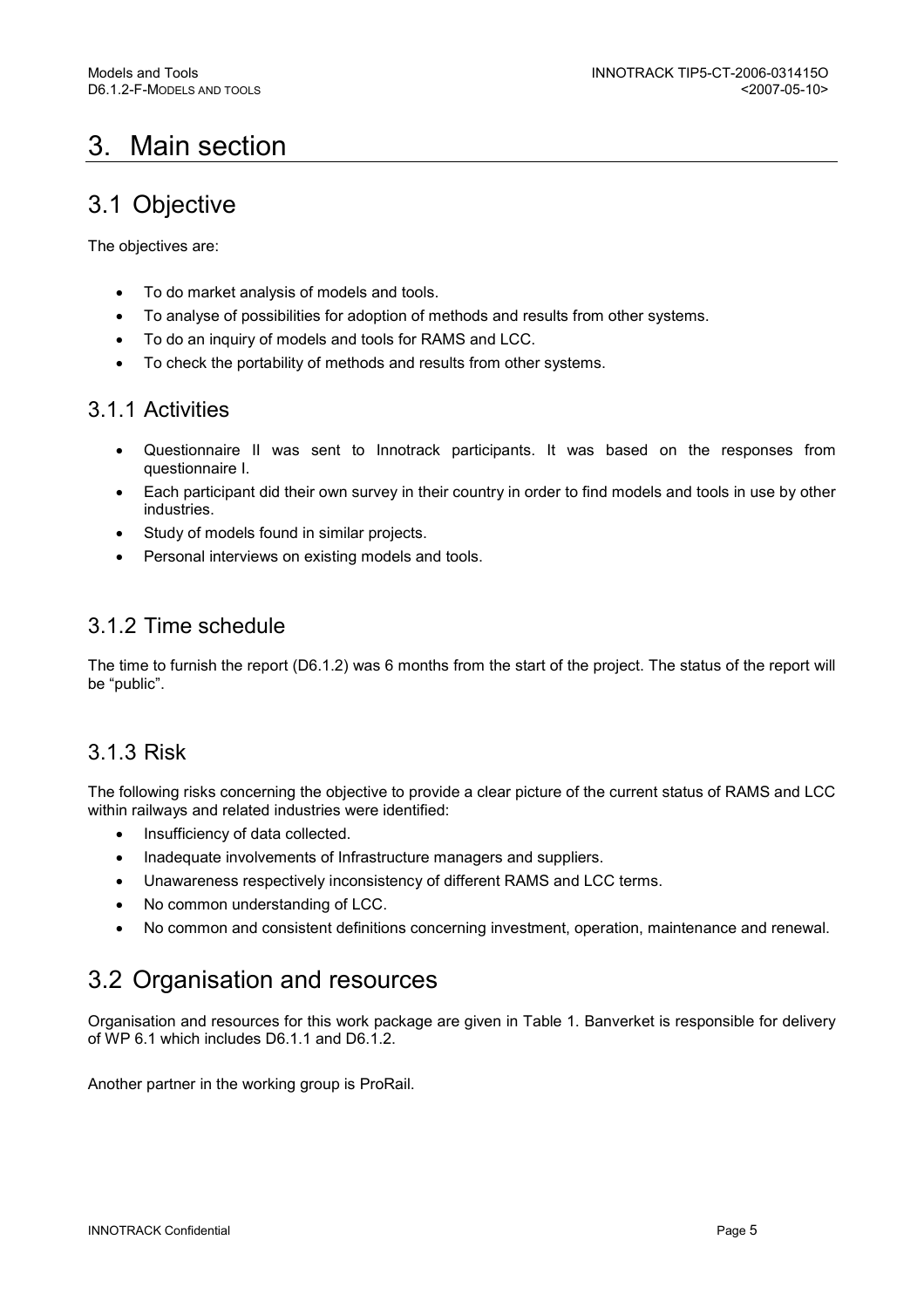#### Table 1: Organisation and resources.

| Workpackage                   | 6.1 - State of the art |            |     |    |             | Start date or starting event: |           | T0         |
|-------------------------------|------------------------|------------|-----|----|-------------|-------------------------------|-----------|------------|
| Participant id                |                        | UIC        | VAS | BV | <b>ADIF</b> | Alstom                        | <b>NR</b> | <b>OBB</b> |
| Person-months per participant |                        | 2          |     |    |             | 0.5                           | 0.5       |            |
| Participant id                |                        | <b>RFF</b> | DB  |    |             |                               |           |            |
| Person-months per participant |                        |            |     |    |             |                               |           |            |

# 3.3 Information acquisition

Information on RAMS and LCC was obtained from the following sources:

- Questionnaires were sent to the participants in INNOTRACK to get more detailed information about RAMS and LCC standards, models and tools in use.
- Discussions and telephone conversations with IMs and suppliers.
- Discussions and telephone conversations with non-rail industries. A questionnaire was sent to different industries in Sweden.
- Published papers.
- Internet research.

The questionnaire-I was sent to 24 of the participants. Questionnaire –II was sent to those who answed the 1<sup>st</sup> questionnaire. Till now seven responses have been received. The primary source of data was from the questionnaire II, shown in Annex 1.

## 3.4 Collated information

## 3.4.1 LCC and RAMS

Figure 1 shows the interaction between RAMS and LCC related to this project. Understanding the failure modes is the starting point of any RAMS calculation. These failure modes will be understood by obtaining the degradation models of substructure, rails and switches from SP2 –SP4. Boundary conditions such as vehicle conditions, track conditions, load, environment etc, play a major role in determining the degradation curves as shown in the figure 1. Once failure modes are understood, for each failure mode reliability and maintainability activities are carried out e.g, determining failure rates, maintenance actions and periodicity etc. Then these values are entered into the LCC model to obtain the costs. Subsequently costs are optimised by trading-off between costs, availability and safety for different alternatives. Availability and safety are calculated by integrating reliability and maintainability parameters. Once LCC are optimised, a maintenance strategy can be derived.

Availability target is an input but must also be an output value needed to be measured in order to validate the LCC Value and Exchange year.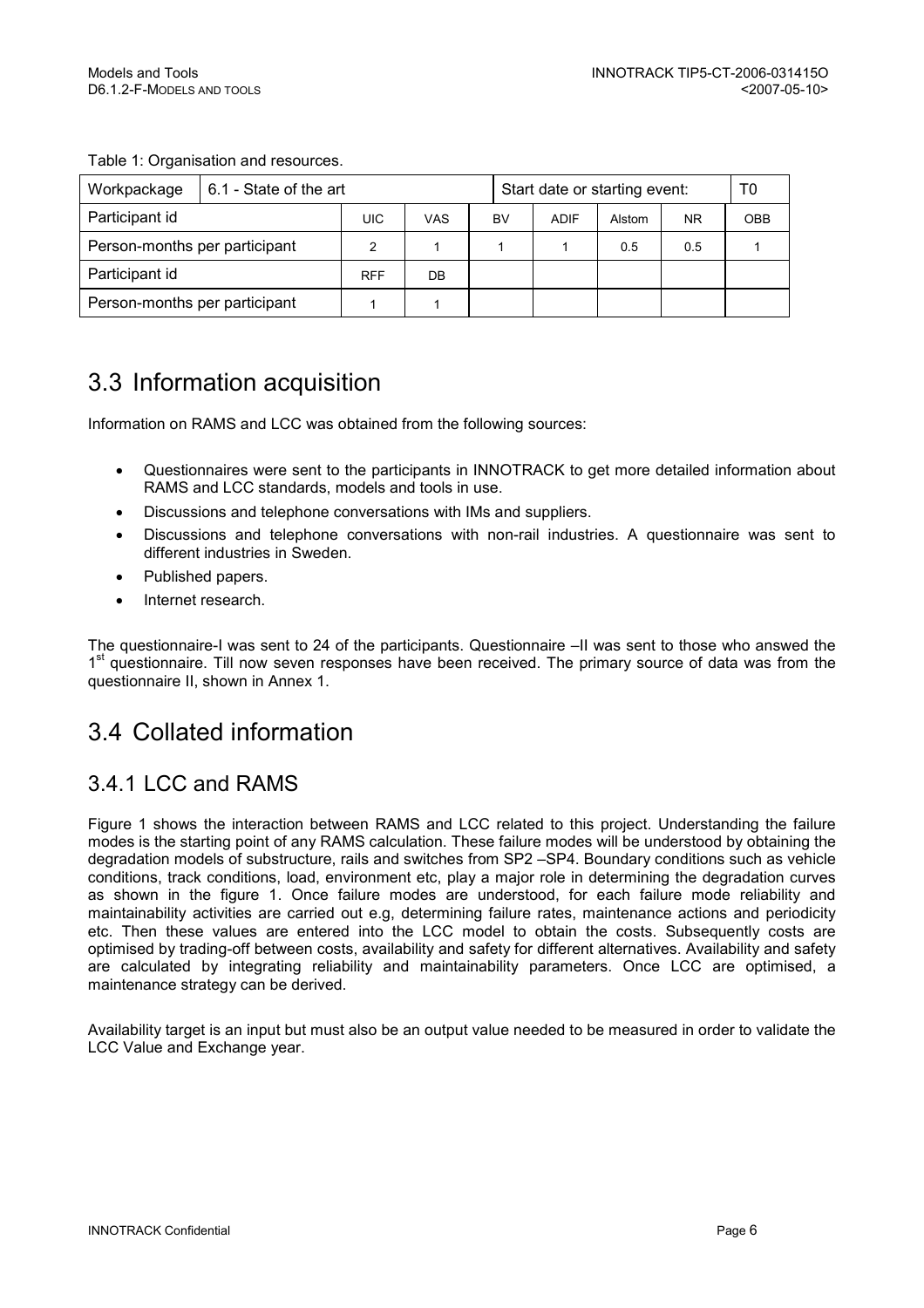# Understandings for LCC-model



Figure 1: Understanding for LCC-Model

#### 3.4.1.1 RAMS

RAMS is a characteristic of a system's long term operation and is achieved by the application of established engineering concepts, methods, tools and techniques throughout the lifecycle of the system.

EN 50126 defines basic RAMS elements as:

Reliability: defined as probability that an item can perform a required function under given conditions for a given time interval (t1, t2).

Availability: defined as ability of a product to be in a state to perform a required function under given conditions at a given instant of time or over a given time interval assuming that the required external resources are provided.

Maintainability: defined as probability that a given active maintenance action, for an item under given conditions of use can be carried out within a stated time interval when the maintenance is performed under stated conditions and using stated procedures and resources.

Safety: defined as the state of technical system freedom from unacceptable risk of harm

RAMS is the basis for building up a maintenance strategy to keep up the required function during an object's total life time. It also describes how dependable an object is, taking into consideration its operating environment and usage profile.

#### 3412 LCC

The concept of LCC is a decision support tool which calculates the costs during the entire life cycle of a product or system. It is usually divided into 4 phases, as shown in Figure 2: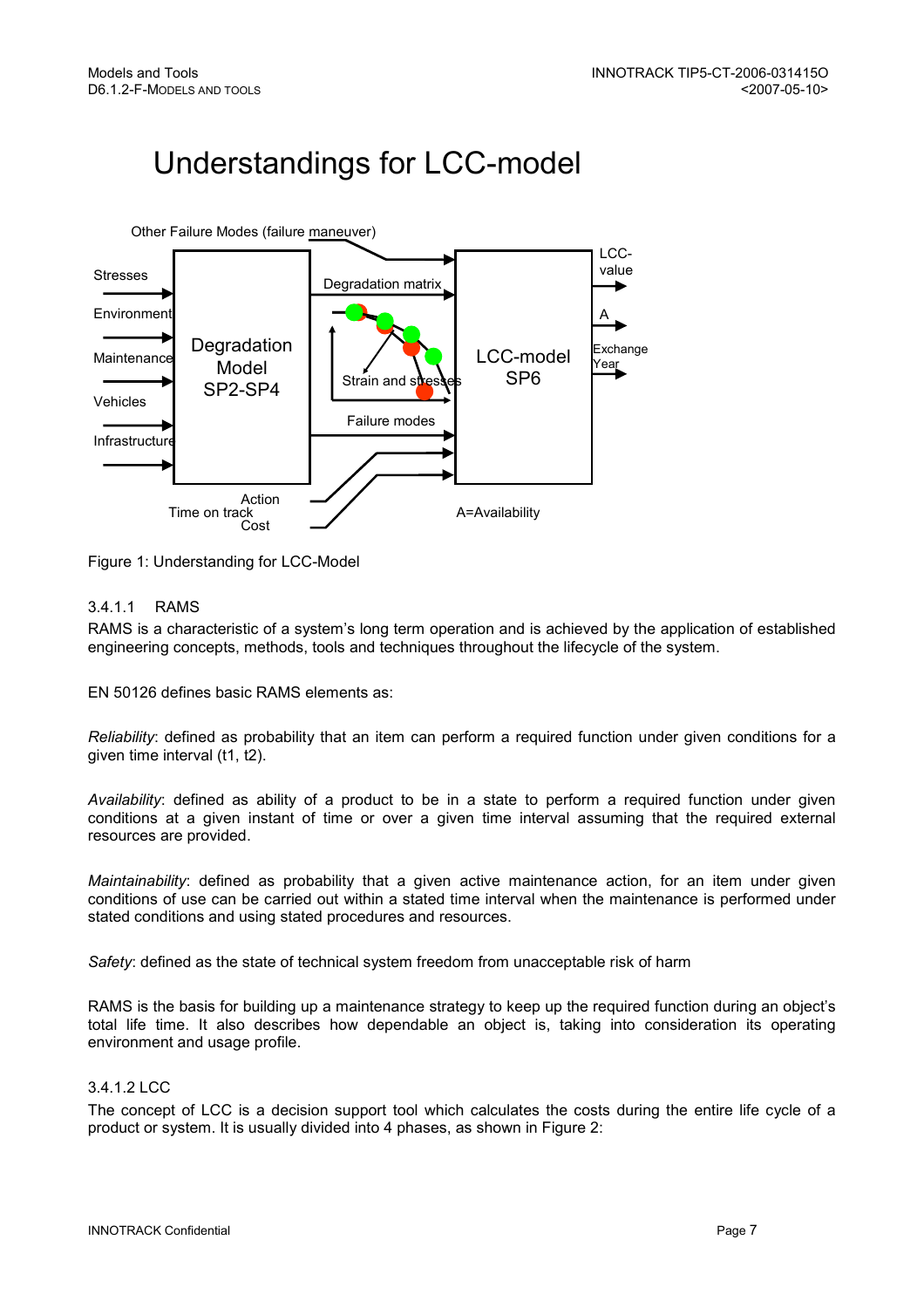- 1. Research and Development,
- 2. Investment,
- 3. Operation and Maintenance and
- 4. System Phase-Out.



Figure 2: The different Phases for a system.

The use of the Life Cycle Cost model is to optimise the costs during an asset lifetime. The process includes 6 steps [1]:

- 1. Definition of System Requirements
	- LCC analysis needs to be based on:
		- a definition of system operational requirements, maintenance concept, and
		- a program plan and profile illustration major life-cycle activities and the projected operational horizon for the system.
		- Requirements should be addressed in terms of function to be performed, quantities required and geographical distribution, reliability factors, maintenance and support concept.
- 2. Cost Breakdown Structure (Cost Categories):
	- Product break down structure.
		- A cost break down structure , showing all the phases during the assets lifetime:
			- Research and development.
			- Investment (manufacturing, construction and initial logistic support)
			- Operation and maintenance.
			- Disposal, system phase out.
	- Cost categories must be well defined, all must have the same understanding of what is included, cost doubling must be eliminated.
	- The cost structure and categories should be coded in such manner as to allow analysis of certain specific areas of interest (e.g. system operation, energy consumption, equipment design, spares, and maintenance personnel and support).
	- The cost structure should be compatible with the program work break down and with the management accounting records.
	- Where subcontracting is prevalent, it is often desirable and necessary to separate supplier cost (bid-cost etc) from the product cost.
- 3. Cost Estimating:
	- Known factors or rates, estimating relationships, expert opinion.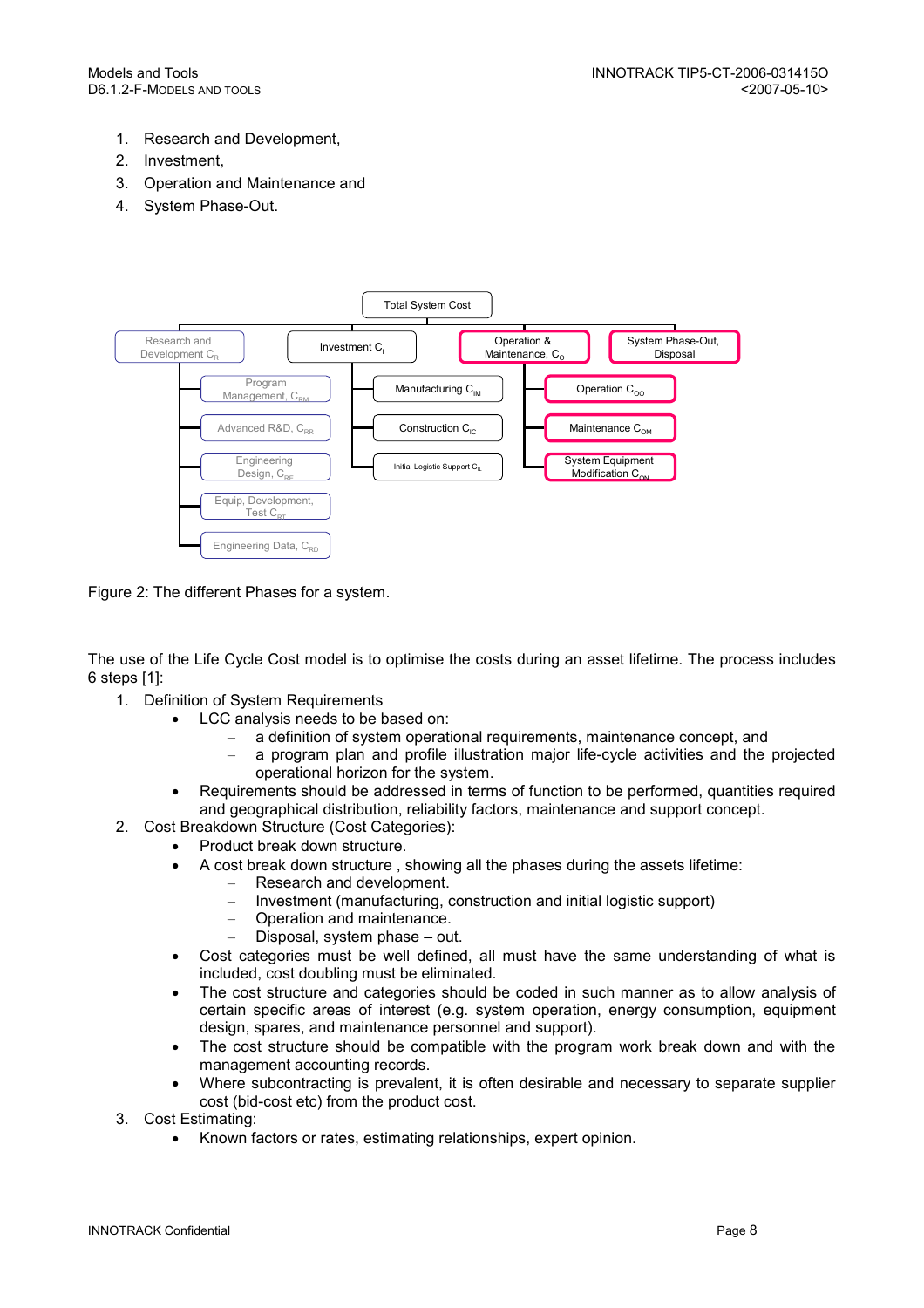- Discounting, relates to the time value of money, and all the future cost most be adjusted to the net present value (NPV).
- Inflation.
- 4. Build a cost model that is adapted to the situation.
- 5. Cost profile, presenting the results in a graphical manner.
- 6. Evaluation of alternatives.

The main cost elements in a LCC-model are presented in table 2. They can be detailed further.

| <b>Research &amp; Developement</b><br>phase (R&D)                                                                  | Investment phase                                                                                                                                                   | Operation and Mainteance Phase (O&M)                                                                                                                                                                                                                                                                                                      | System phase out and<br>disposal cost                                                                                                        |
|--------------------------------------------------------------------------------------------------------------------|--------------------------------------------------------------------------------------------------------------------------------------------------------------------|-------------------------------------------------------------------------------------------------------------------------------------------------------------------------------------------------------------------------------------------------------------------------------------------------------------------------------------------|----------------------------------------------------------------------------------------------------------------------------------------------|
| Program management cost<br>Advanced R&D cost<br>Engineering design cost<br>Equipment developement<br>and test cost | System/equipment<br>manufacturing cost<br>- inspection and test cost<br>System construcion cost:<br>- construction material cost<br>Initial logistid support cost: | Cost of system/equipment life-cycle<br>operations<br>- operation personnel cost<br>- operators training cost<br>- operation facility cost<br>- support and handling equipment cost<br>Cost of system/equipment life-cycle                                                                                                                 | Cost of system/equipment<br>phase-out and disposal<br>Disposal cost<br>Cleaning cost<br>System residual value<br>Regeneration/recycling cost |
| Engineering data cost                                                                                              | - training and equipment<br>cost                                                                                                                                   | maintenance<br>Maintenance personnel and support cost:<br>- corrective maintenace cost<br>- preventive maintenance cost<br>Cost of spare/repair parts<br>Test and support equipment maintenance<br>cost<br>Transportation and handling cost<br>Maintenance facilities cost<br>Tecnical data cost<br>Cost of system/equipment modification |                                                                                                                                              |

#### Table 2: Main cost elements in LCC calculations

## 3.4.2 Results from Questionnaire II

The questionnaire II was sent to those participants who had answered the questionnaire I (see Table 3).

| Table 3: Participants and answering rate |  |  |  |  |
|------------------------------------------|--|--|--|--|
|------------------------------------------|--|--|--|--|

|                        | IM   | Manufacturer | Contractor | Total |
|------------------------|------|--------------|------------|-------|
| Questionnaire sent     |      |              |            | 11    |
| Questionnaire received | 4    |              |            |       |
| Answering rate         | 66 % | 50%          | 100 %      | 63 %  |

It is pointed out that the manufacturers and the contractors only answered the questions that were specific to their products not to the whole track system. It is not possible for them to have operation data or a full database of the infrastructure.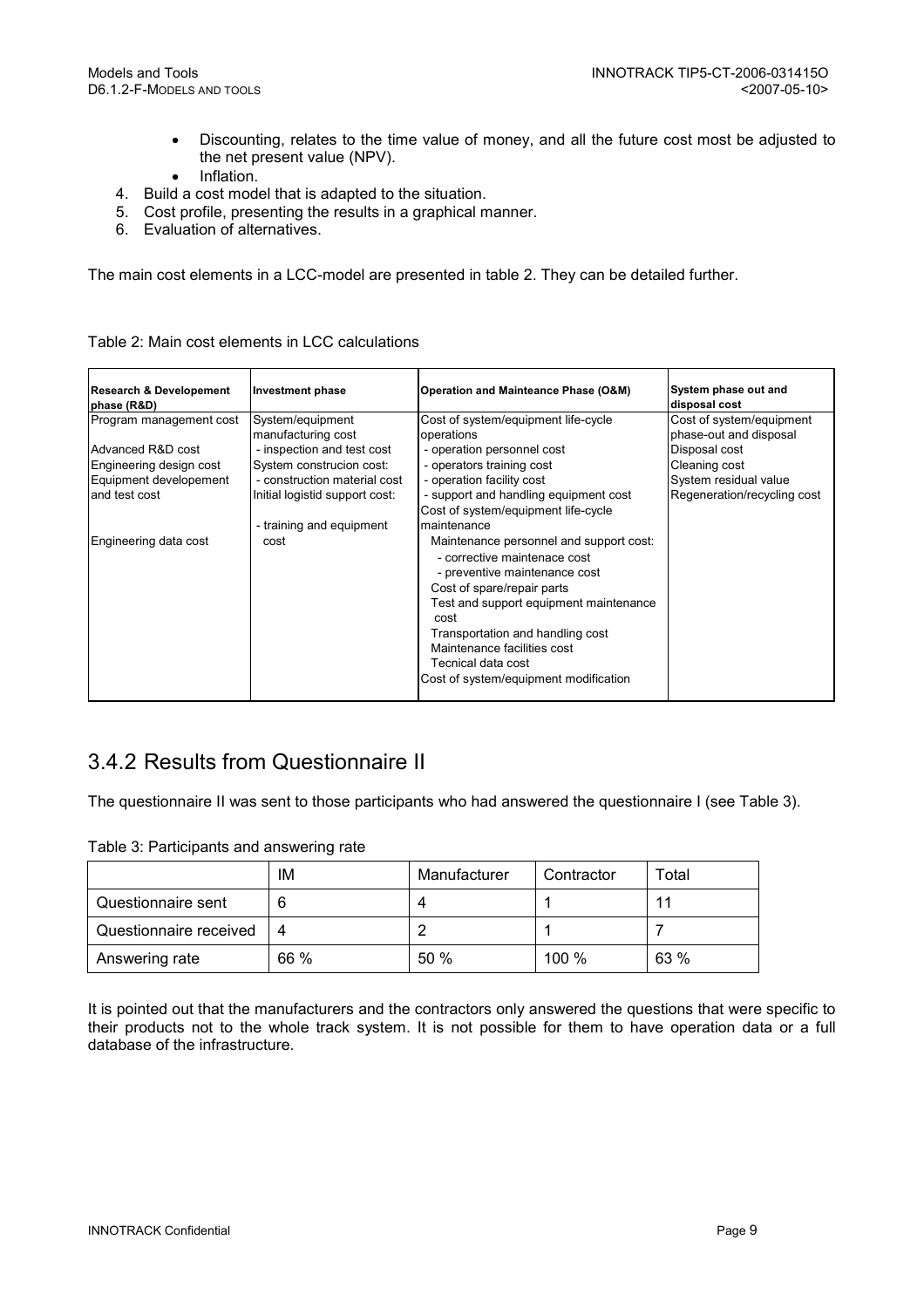The summery of the answers is given below (for question numbers see Annex 1):

#### Part I: General understanding about RAMS and LCC

- 1-2. There is no clear RAMS program plan existing. RAMS is still in a very early stage of implementation. The guidelines for RAMS are based on CENELEC standard EN 50126 and other standards like CP-DDE-134, DIN 40041. Participants use different developed or standard templates.
- 3. Availability in percentage, repair time, numbers of failures, delay on track works on suppliers etc are some of the few parameters that are introduced in the contracts by IMs. Manufacturers use the information specified to them by the customers.
- 4. Traffic volume, axle load, type of rail etc are some of the factors that have major affect on RAMS and LCC values. Track condition and maintenance history are not considered.
- 5. RAMS analysis is not carried out in all the life cycle phases. It is mostly done in the investment phase and operation and maintenance phase.
- 6. There are very few specific databases existing for RAMS. Participants use SAP (Systemanalyse und Programmentwicklung), SQL, Oracle or self developed dataset in MS Excel and Access to store RAMS data.
- 7. There is no clear validation method existing for validating RAMS and LCC calculations, It is still very novice in nature. However, it is being done by taking small samples, simulation, experience etc.
- 8. Participants named a few benefits that they have experienced from RAMS and LCC analysis but the major ones are optimising maintenance strategy and taking decision on maintenance/renewal with the regulators and funding bodies. It also helps in pointing out the consequences of none funding for maintenance and renewal.
- 9. Service life time is calculated from a technical perspective and it is mostly done on historical analysis by experts' estimation.
- 10-11 IMs use a constant discounting rate for their life cycle period. However manufacturers and contractors use the discounting rate mentioned by IMs. This applies similarly for inflation rate
- 12-13. Costs due to downtime, unavailability, traffic disruption, penalties etc in some cases are calculated by simulation tools such as TRAIL and RailSys. These tools take care of different probabilistic methods. Manufacturers are not able to calculate this because of lack of information and contractors depend on data from IMs.
- 14. Environmental costs are not explicitly considered in the LCC calculation except cost for noise barrier or pads. ÖBB considers these costs only in the big investment projects.
- 15. Tamping, rail grinding, ballast cleaning, renewal etc are some of the maintenance actions that are cost drivers in the LCC calculation but the most common cost driver according to the participants is tamping. IM, manufacturers and contractors all identify tamping and grinding as cost drivers.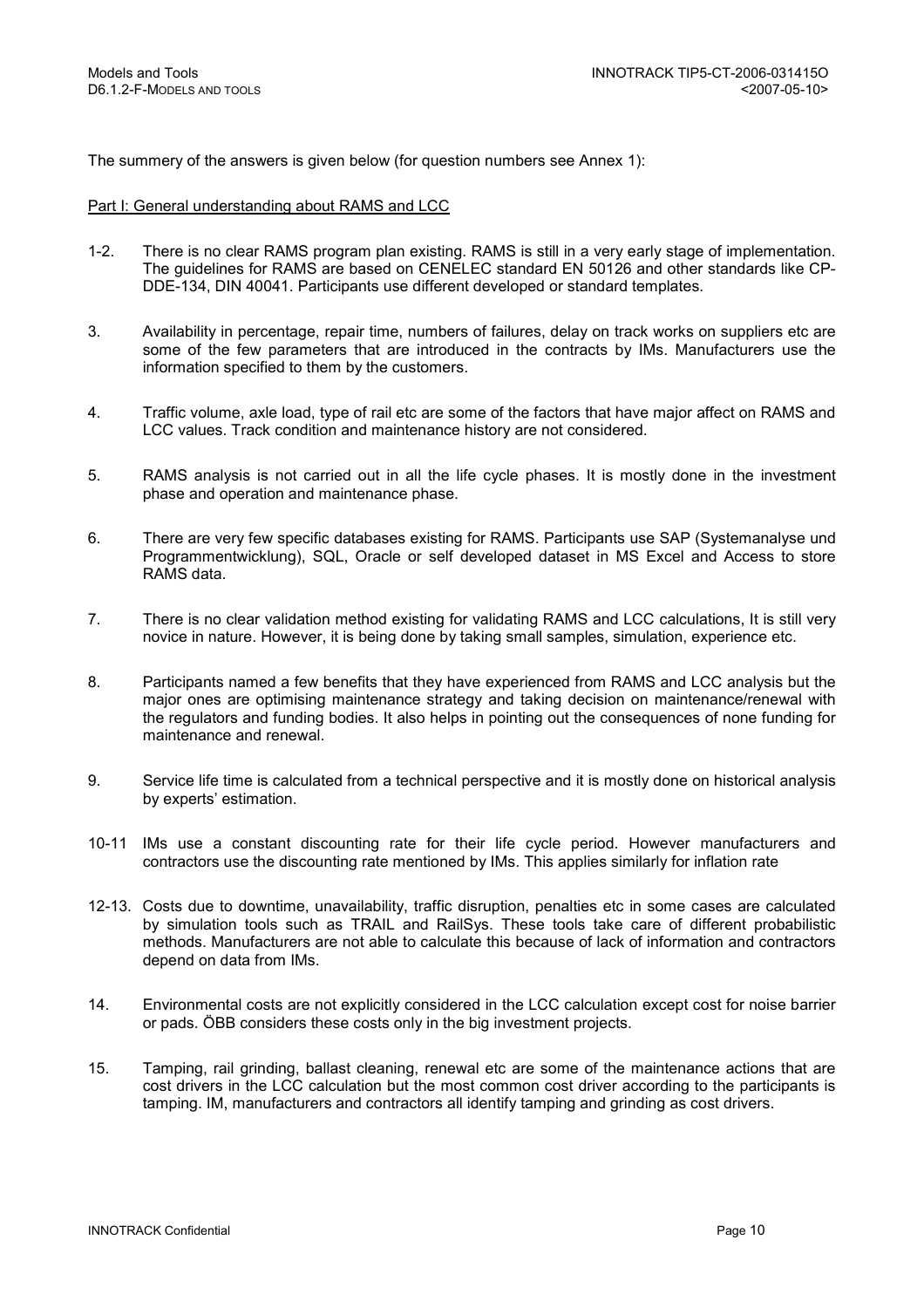- 16. RAMS analysis conducted by experts' estimation is by:
	- − Historical analysis of past faults.
	- − Meetings, questionnaires etc.
	- − Track tests.
- 17. Risk analysis is not considered widely in modelling LCC. However, it is captured through the predictions of future track conditions particularly broken rails that lead to derailments.
- 18. There is no clear procedure to get RAMS and LCC data in case of maintenance being outsourced. Some railways are using a shared information system with the contractors, some collect data by expert estimation.
- 19. LCC is used as management scenario for alternative investment scenarios/maintenance strategies and new contracts.
- 20. Data quality and data availability are the major problems faced in order to meet RAMS and LCC targets. Some other problems are linking between inputs and outputs to RAMS and LCC, long life span of the system, lack of financial means for renewal/maintenance etc. Manufactures and contractors should need feedback from IMs.
- 21. Description of self-developed RAMS/LCC software is given in chapter 3.4.3 and 3.4.4.
- 22. Improvement of the system or development of system (for example higher steel grades, systems with longer inspection and maintenance intervals), regular observations of track (seeing the trends in the condition) as well as diminishing the number of switches installed etc are the major actions taken by the participants to improve RAMS characteristics and reduce LCC of their systems.

#### Part II: RAMS

- 1-2. No clear indication of methods to calculate reliability parameters. Mostly it is estimated and derived from historical data. In some cases reliability function is developed but the failure distribution is still unknown for the track components.
- 3-4. There is no reliability block diagram existing for the track. Though IMs fix reliability target for the track, there is no clear and common method of how this is executed. OBB i.e. fix reliability targets on number of speed restrictions.
- 5. Broken rails, track buckles, track twist, broken fishplates, switches especially frogs and tongues etc are the most failed components of the track. (Sleepers not mentioned, pads in rail fastenings are mention by ÖBB)
- 6. IMs categorise failures due to their effect on the systems. NR has developed a risk scoring matrix for this purpose. The categories are aligned to company objectives such as safety, train performance, cost, asset stewardship, business performance, customers and stakeholders.
- 7. Failure effects on environment are not modelled.
- 8. Quality of initial installation, maintenance actions and strategy, loads, wheel-rail-interaction, sub grade, radius etc are few boundary conditions that affect reliability the most.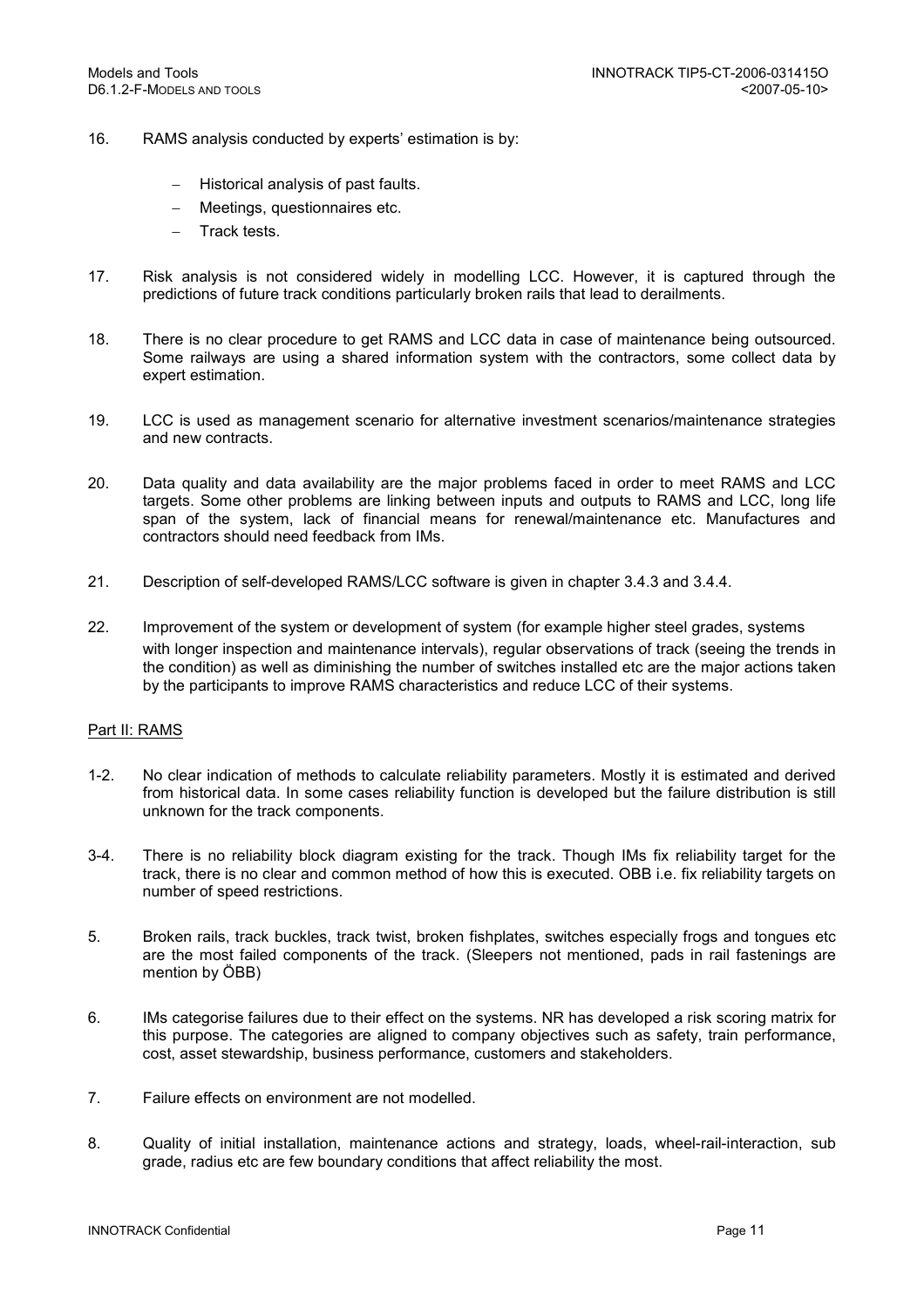- 9-10. There is no clear method of fixing availability targets. In one case availability targets are based on train delay minutes, in another case on the number of planned and unplanned activities. Some participants consider the number of speed restrictions as availability target.
- 11. No spare part planning is done based on availability targets.
- 12. Estimation of train delays is simulated based on number of speed restrictions, allowed time for repair and individual component reliability data.
- 13. Sub grade, radius and traffic volume are mentioned as boundary condition that affect availability most.
- 14-16. Maintainability distribution is still unknown to the participants. There is no clear method of fixing maintainability targets. But there are general targets for the whole track system i.e. quality index.
- 17. Periodicity of preventive maintenance actions are calculated due to engineering judgement, experience, RCM analysis, deterioration rates derived from regular track recordings and inspection etc
- 18. Sub grade, radius, traffic volume and deterioration rates derived from regular track recording and inspection are mentioned as boundary condition that affect maintainability the most.
- 19-20. NR uses a Safety Risk Model (SRM) based on fault trees and event trees to model a wide range of safety hazards in railway. In addition a Precursor Indicator Model (PIM) which is linked to the SRM has been established to monitor the trend in precursor events e.g. broken rails and how this trend translates into the risk profile of serious train accidents. It also uses a Hazard Reporting Index to log hazards.

#### Part III: LCC

- 1. Parameters used for LCC calculation are lifetime, cumulative and annual tonnage, track/technology description type, costs for renewal, maintenance and operational difficulties/ hindrance.
- 2-3. Track renewal cost is the major cost driver as per the participants. Track possession time optimisation, six sigma on maintenance activities, contracting strategy (reducing number of renewal contractors) are some of the actions taken to reduce track renewal cost. There are also some actions like high initial quality of track, rehabilitation of sub-standard formation, extension of life span also considered to be major cost drivers.
- 4. Most costs are on an aggregated level, i.e. not broken down to labour cost or maintenance vehicle costs.

#### Part IV: Specific questions

- 1-6. For answers, see chapter 3.4.3-3.4.4
- 7. Manufacturers and contractors need information from IMs on how the track is used i.e. traffic volume and traffic type, data on the substructure and the curvature and maintenance actions and failure statistics.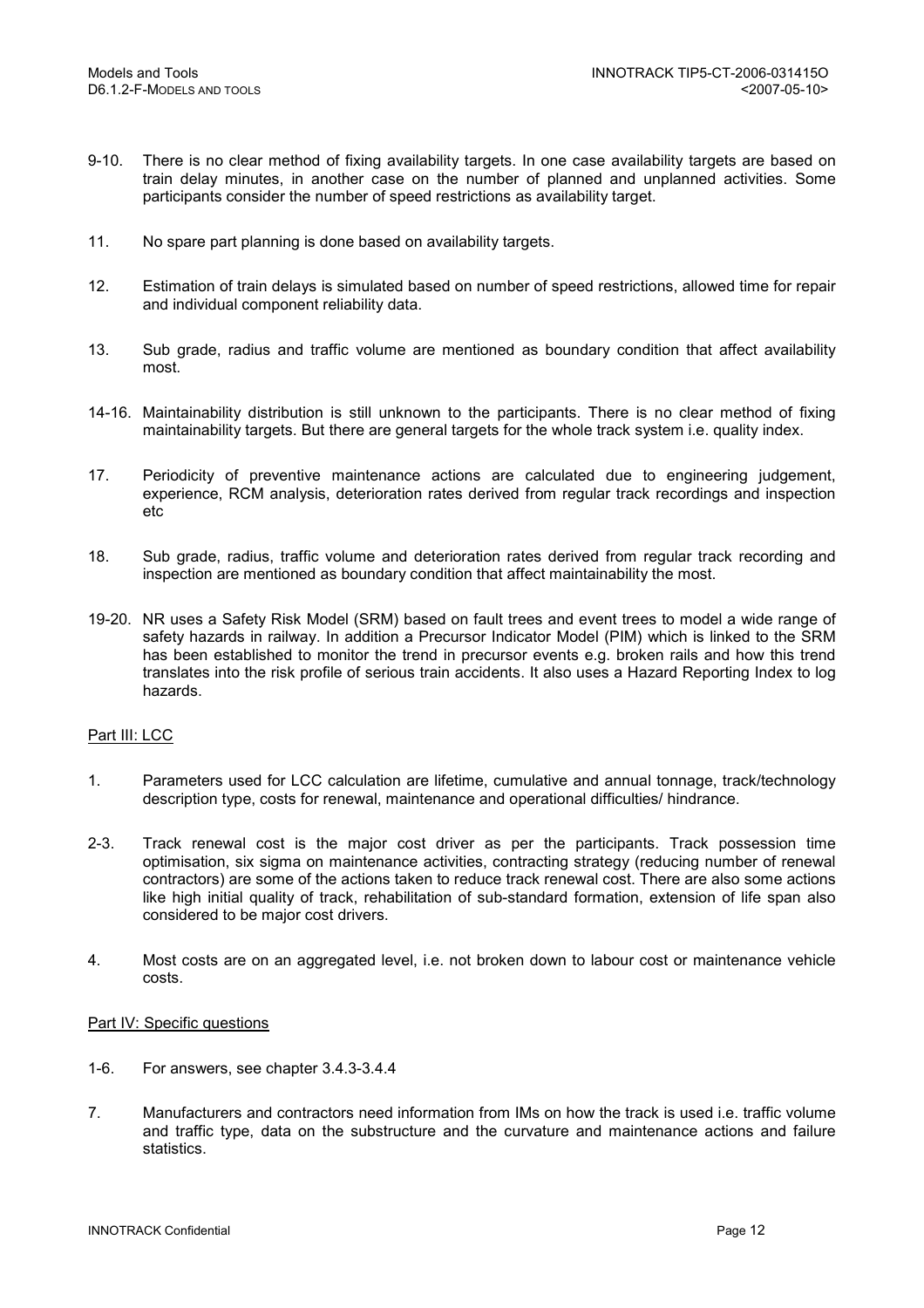8. IMs need information about new systems costs, reliability, and maintainability.

## 3.4.3 LCC models/tools used by Infra Managers

#### T-SPA (Network Rail). [2], [3] [4], [7] [8] [23]

T-SPA is Network Rail's Track Strategic Planning Application. It is a decision support tool designed to provide an analysis of a broad range of renewal and maintenance options, linking in particular the volumes and cost of the work to the condition and ultimately the performance of the railway infrastructure. The primary objective of T-SPA is to support the development of robust long term plans, the quality of which is critical to the future funding of the infrastructure maintenance and renewal. The requirements on a decision support tool to support robust long-term plans for the rail network are demanding, including a need to:

- Enable the user to specify a comprehensive range of scenarios constructed around future train service patterns, varying maintenance regimes and renewal options.
- Incorporate relationships that provide quantification of for example: when assets have reached the end of their service life; how the condition of the assets changes during their time in service; and how the degradation impacts on the performance of the network.
- Draw from detailed and, in some cases, disparate data sources including asset age and type, historical and forecast traffic, and current asset condition - to enable the model relationships to predict with an appropriate degree of accuracy.
- Allow analyses to be performed at different levels of detail ranging from single routes or sections of routes through to the whole railway infrastructure comprising almost 20,000 track miles.
- Perform calculations sufficiently quickly to provide a practical what-if capability, implying computational times in the order of a few minutes for a route to a few hours maximum for the whole network.

#### D-LCC (Deutsche Bahn) [6], [5]

D-LCC provides bottom-up cost estimating, supports the detailed examination of costs and parameters affecting LCC and performs Net Present Cost analysis incorporating the time scale (life cycle phases).

D-LCC analyse the following:

- Evaluation and comparison of alternative design approaches
- Comparison of alternative strategies
- Identification of cost effective improvements
- Project's budget and economic viability assessment
- Long term financial planning

D-LCC allows the user to apply pre-defined LCC models as well as to create new cost breakdown structure s (CBS) and models. An existing CBS can be easily tailored to meet all needs of any particular project. Product tree cost calculation option allows for incorporating the product. D- LCC supports detailed examination of dynamics of future cash flows over multiple time periods.

The main analyses available in D-LCC are:

- Total and detailed costs.
- Cost profile.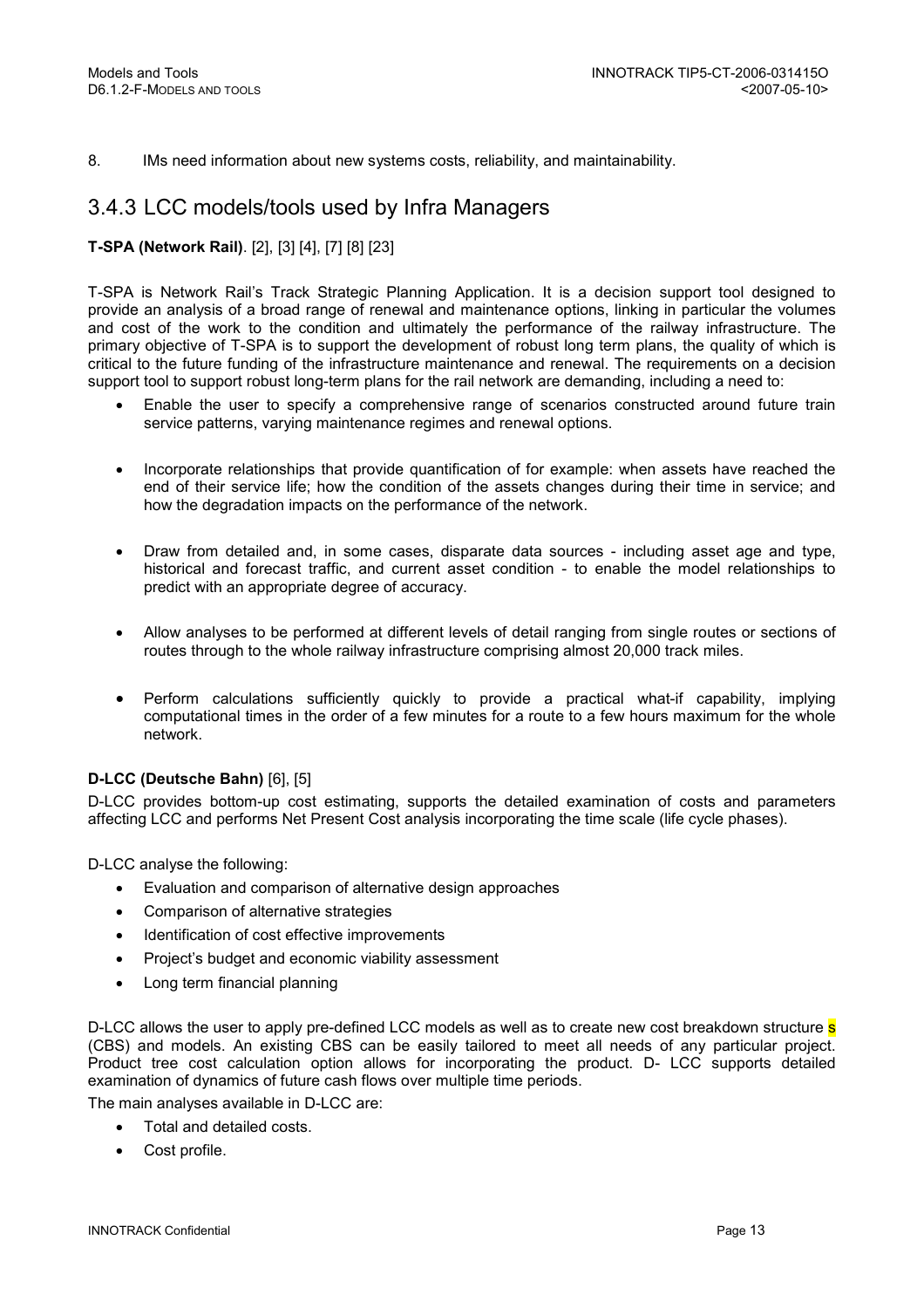- Cost profile by elements.
- Cost effectiveness.
- Basic CBS tree.
- Optimal repair level analysis (calculate the cost and effectiveness of various level of repair alternatives per product tree item, thus supporting optimal decision making).
- Versatile user definable graphs and tables.

More information can be obtained from www.ald.co.il/download/dload.html

#### LCM (ProRail) [10], [11], [12] [13], [13], [24]

Life Cycle management (LCM) is ProRail's LCC calculation tool. The tool helps in finding out the cost effectiveness maintenance action out of different alternatives. LCM calculations include the following steps:

- Define the project, time frame, boundaries, delimilatations etc
- Define different alternatives. Information on different alternatives are gathered by experts groups doing the brain storming
- Description of the project
- Different maintenance activities, costs, failure rates etc are entered into the tool. The tool does not provide a scope of calculating failure rate from the failure data. It is calculated manually and entered into the tool
- The tool provides total costs for different alternatives broken down to different cost categories and finds out the most cost effective alternative
- The tool also represents the costs graphically. A sensitivity analysis can be carried out
- Lastly, description of why the alternative is chosen is entered into the tool

#### LCC methodologies (OBB) [20], [21], [22]

Principles:

- Comparison of incremental change to previous state
- LCC Calculation is based on various standard infrastructure and operational conditions existing on ÖBB "Standard" kilometre with various parameters such as
	- track design (rail type, welded/joints, sleepers: concrete or wood, type of fastening)
	- alignment (curve, radii, grade)
	- load of track (cross tons per day, one way or both way of operation)
- Basic data are derived as a combination of working cycle cost (from renewal, tamping, rail grinding, rail replacement until next complete track renewal)
- The working cycles are specified by experts working groups and verified with data from entire network.
- Calculation of work performed in each working cycle gives the cost stream for each action.
- Different cost streams of alternative courses of action are the input of cost optimization studies.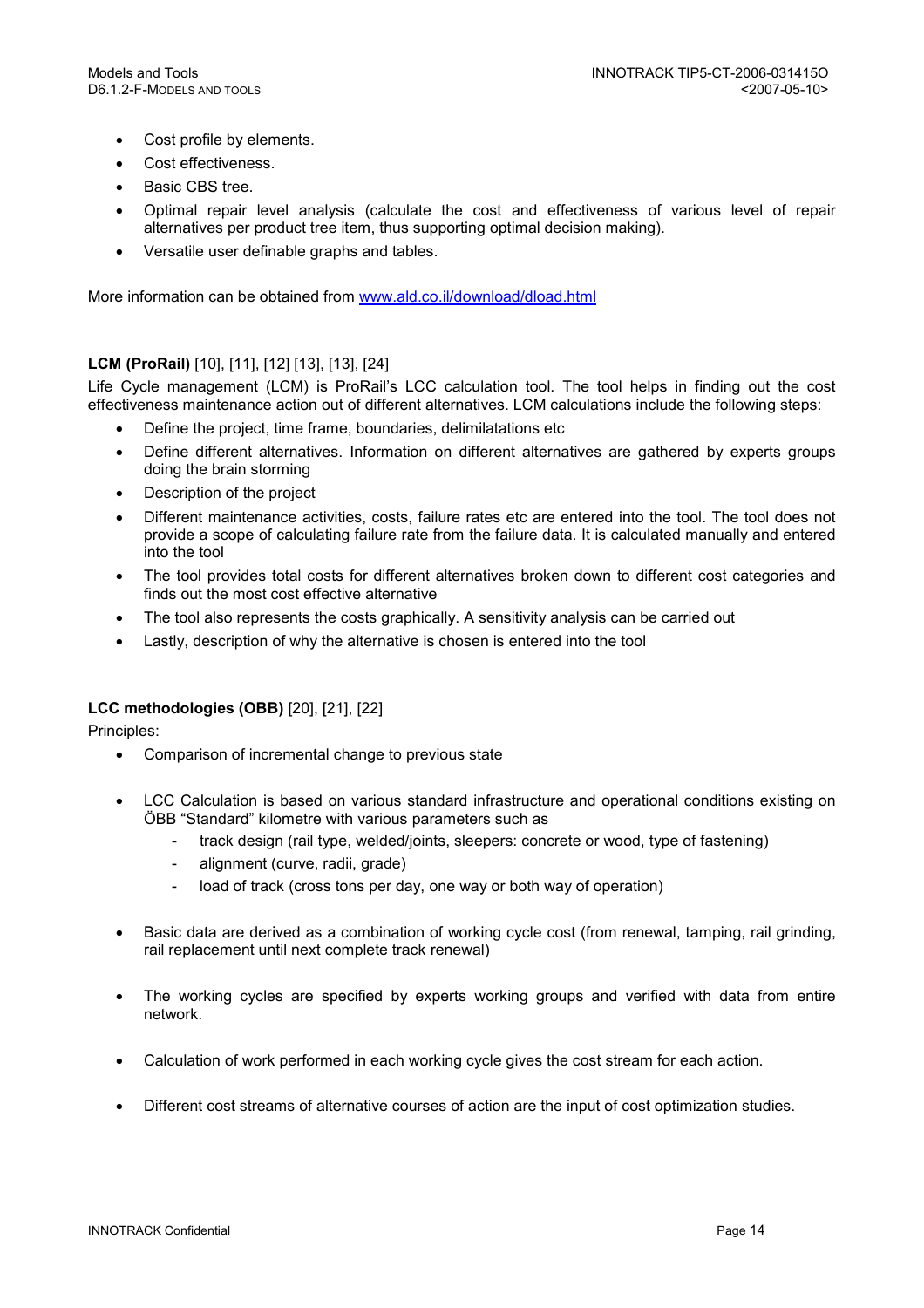- If the lifespan of the different solutions varies, the residual value of the solution with the longer lifetime is considered in the evaluation
- Using methods with internal rate of return with various solutions makes the methods independent of rate of inflation and interests.
- The methods are extending to switches and crossings and bridges.

#### Results:

- Depreciation is the most important cost factor of the annual costs (~50%-67%). Depreciation can be reduced by extension of life cycles. An optimal maintenance strategy is achieved, if the lifespan is maximised.
- On heavily used lines, the costs of operational difficulties are very high (up to 33% of annual costs). Thus a good initial quality which allows less maintenance work (i.e., longer intervals between tamping, etc.) is essential.

## 3.4.4 RAMS and Maintenance models/tools used by Infra Managers

#### TRAIL (Network Rail) [9]

TRAIL is a discrete event simulation model to estimate availability based on individual component reliability data. Some of the important features of TRAIL are given below

- TRAIL's level of granularity is user definable and can be down to the level of individual track circuits or other assets. This allows the reliability of each track circuit to be incorporated into the overall model by incorporating the MTBF, MTTR and performance degradation effects, thereby modelling the entire failure profile.
- When a failure is generated, train services that enter the faulty section between the failure time and the end of the repair are subjected to the effects characterised by the failure modes. The delays are applied to each train delayed and the sum of the delay is attributed to the faulty section for the final statistics.
- TRAIL has the ability to model a number of failure rate distributions using standard functions such as Weibull. This allows failure rates to be entered as a function of time or usage.
- The final aspect of availability is analysis of down time or performance loss. TRAIL analyses the performance loss in two elements. The first element is the performance loss that occurs between the start of the failure and the commencement of the repair. The second element is total performance loss of an asset that occurs during the repair.
- The ideal way in which TRAIL could move to an optimal solution would be to stipulate a target performance, e.g. to achieve less than 100,000 minutes, and list either asset categories or individual assets that make the largest contribution to delay and what changes in reliability would be required. The result would likely be some form of Pareto relationship ordered by assets requiring the most amount of upgrade.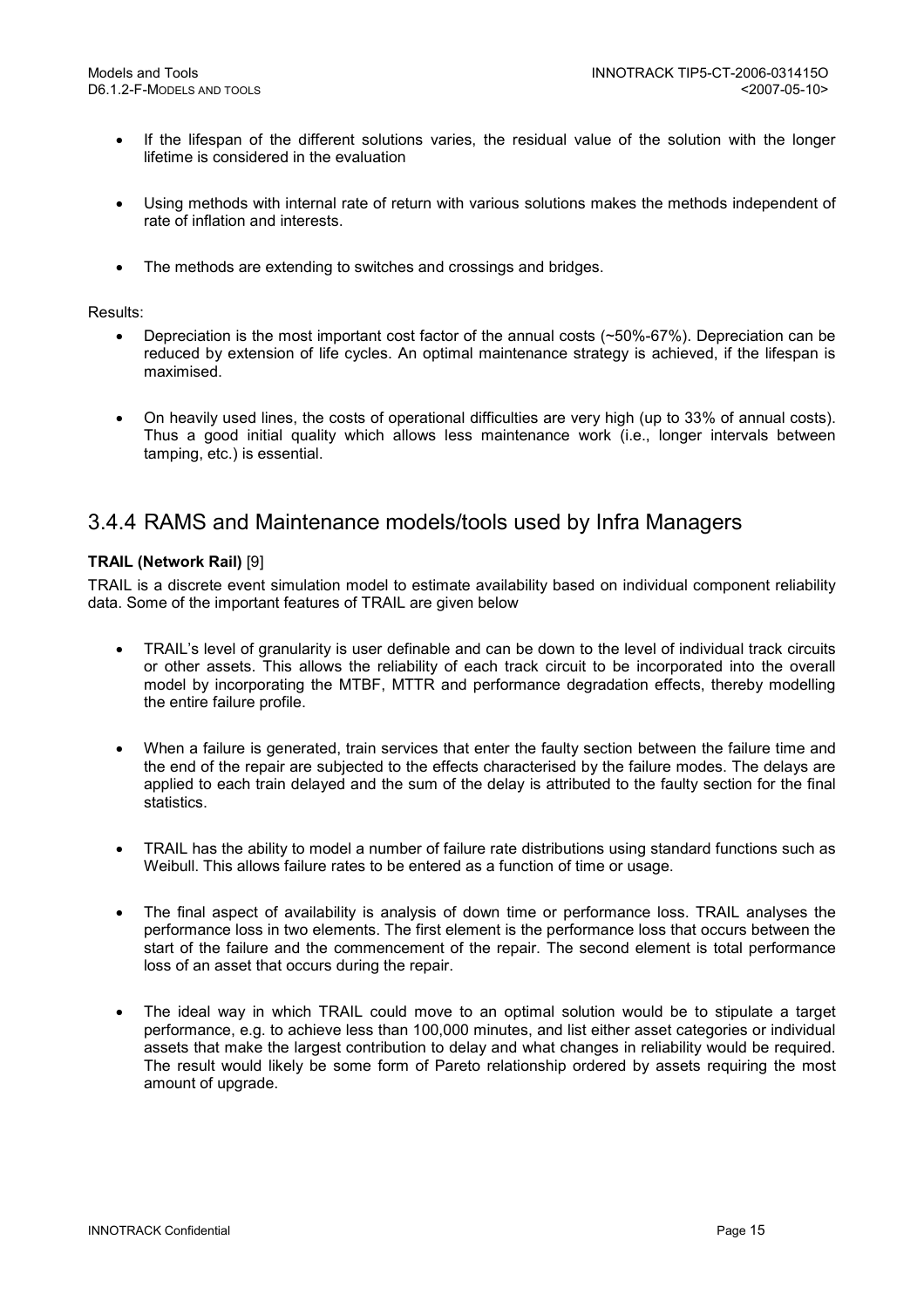#### RailSys (Deutsche Bahn)

RailSys is a simulation tool used to calculate delay time of the traffic for both planned and unplanned situations. The traffic is described based on DB standard (upper limit, average and lower limit). The simulation with RaillSys results in calculating delay time per train, which is multiplied by delay cost per minute. Finally, the costs for non-availability are calculated on the possession time according to the track standard (Ril 413).

Some features of RailSys are given below:

- Integrated concept
- Microscopic mapping of the infrastructure
- Modular design of the simulation area
- Simulation of new technologies of train protection on systems
- Conflict recognition by means of occupation time steps
- Timetable construction and planning for new or existing lines, nodes and networks
- Elaboration of complete operation programs in consideration of marginal conditions
- Dimensioning and assessment of the infrastructure
- Simulation of non-disrupted and disrupted operation to judge the timetable stability/quality

More information can be obtained from www.ive.uni-hannover.de/software/index\_de.shtml

#### Optimizer+ (ProRail)

Optimizer+ is a simulation tool which determines the relationship between maintenance costs and performance - in terms of availability, reliability and safety. Following steps are taken to achieve the objectives:

- Collecting information on objects and building library database Information like failure mode, failure cause, failure condition, MTTF, MTTR etc are gathered for each component and introduced to the library database
- Building systems Systems can be modelled in Optimizer+ using the building blocks. For each system, a risk analysis is carried out, in which the specific failure behaviour is described at the component level. Within the model, all possible risks with regard to the company goals are mapped out. The goal of the model is to make the risks posed to the company goals by component failure more transparent, so that maintenance can be modified accordingly.
- Formulating risk analysis For several building blocks, carrying out a thorough risk analysis make it possible to formulate a concrete relationship between failure behaviour, its effect on company goals and the frequency with which this effect repeats itself. This determines the risk (probability multiplied by effect). The company goals with regard to costs, availability and safety form the point of departure for the risk analysis.
- Anchoring maintenance plans On the basis of the results of the risk analysis, the existing maintenance plan is modified for several building blocks. With the help of Optimizer+, preventive maintenance actions are determined for the critical components as well as the frequency with which they are to be carried out.
- Simulation and optimization With the help of the simulation module within Optimizer+, the quantitative relationship is determined between failure behaviour on the one hand and availability, reliability and maintenance costs on the other. Based on the risk analysis, several simulation models are created and calculated.

#### MathOffice (Deutsche Bahn)

MathOffice is versatile and not industry-specific software for the solution of mathematical/statistical tasks with the emphasis on reliability and maintenance. It supports analyses in the field of RAMS and LCC Engineering (Reliability, Availability, Maintainability, Safety and Life Cycle Costs).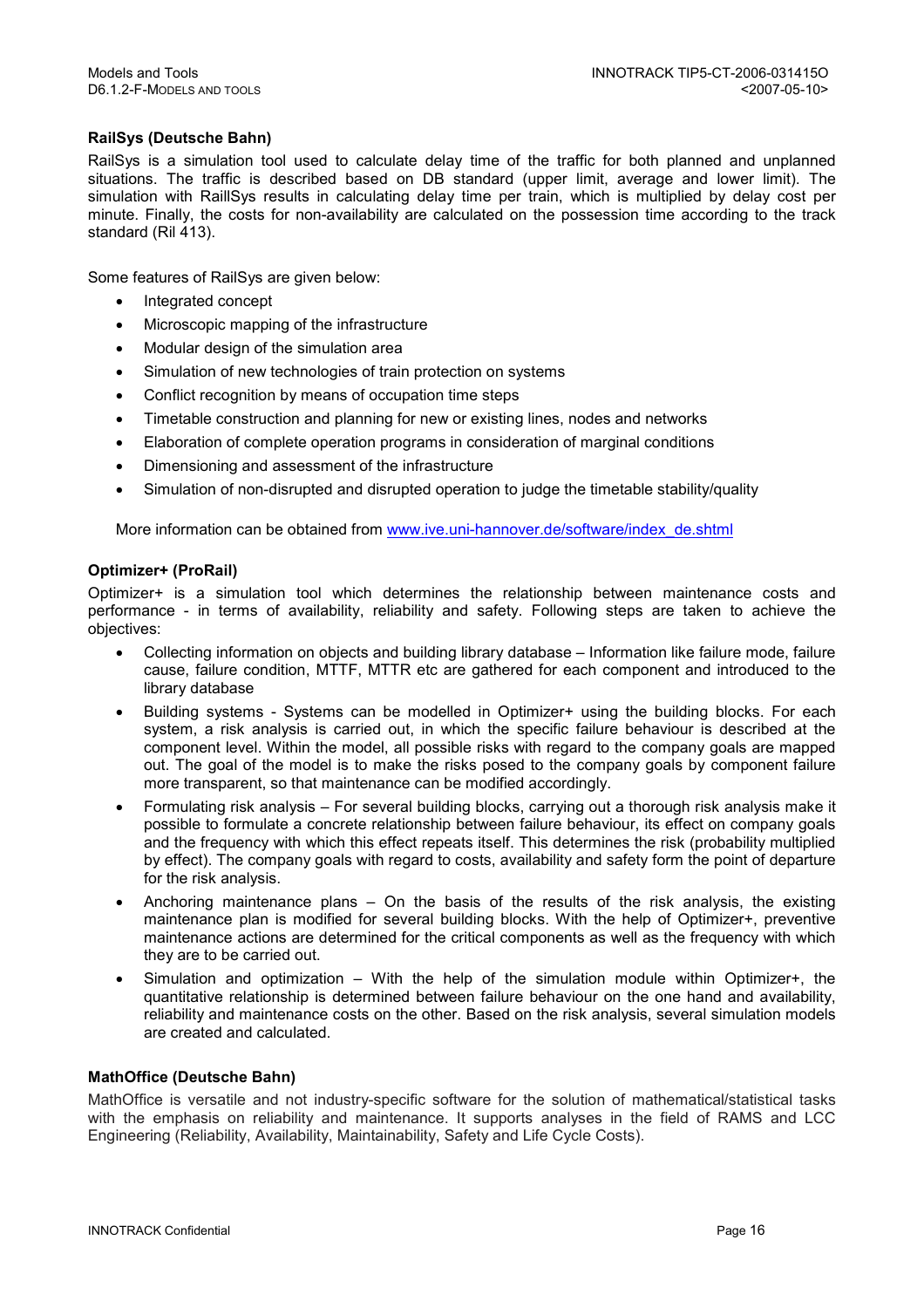MathOffice provides a complete array of data analysis, plotting and reporting tools for standard life data analysis. The software performs life data analyses utilizing multiple lifetime distributions. Additionally, it supports forecasting and optimising of reliability, availability and maintenance actions.

#### MathOffice allows

- Life span analyses
- Spare parts and capacity planning
- Cost forecasting and improvement

MathOffice includes advanced features, like data filtering for ultimate user control of data views. OLAP (On Line Analytical Processing) allows users to quickly navigate and explore their information, analysing data across multiple dimensions like products, time periods, failure causes and other classifications.

#### MathOffice has

- Flexible interfaces
- Data base management system with open format
- Report and diagram system with open configuration
- Data Warehouse technologies and parameter directory

Import and Export features enable to transfer Project input data to and results from MathOffice in a variety of popular formats, including Microsoft Excel and Microsoft Access. Reporting capabilities include easy-to-use Graph and Report Wizards for complete user customisation of output graphs and reports.

#### MathOffice supports

- Assessment of technology
- Implementation of individual process analyses and concepts
- Independent comparison of options
- Flexible simulation and optimizing tools
- Advisory service

#### Benefits of MathOffice use cover

- Increased process transparency
- Reduction of decision uncertainties and risks
- Foreseeable cost trends
- Reduction of complaints and reworking measures
- Improved quality

## 3.4.5 Some additional LCC models/tools

#### CATLOC (Systecon AB, Sweden) [13]

CATLOC is a general use LCC tool, not specific to railway application. It has been developed by Systecon AB, Sweden. Some features of the tool are described as:

- User defined LCC models
- Ease and flexibility to produce different cost breakdown structures. The cost breakdown need not follow a predefined tree structure
- Flexible graphical result views to improve analysis and interpretation of results
- Powerful support of data defaults to gradually improve model accuracy rather than enforcing detailed parameter values up-front
- Management and comparison of several datasets in parallel
- Efficient and flexible import and export of data
- Sensitivity analysis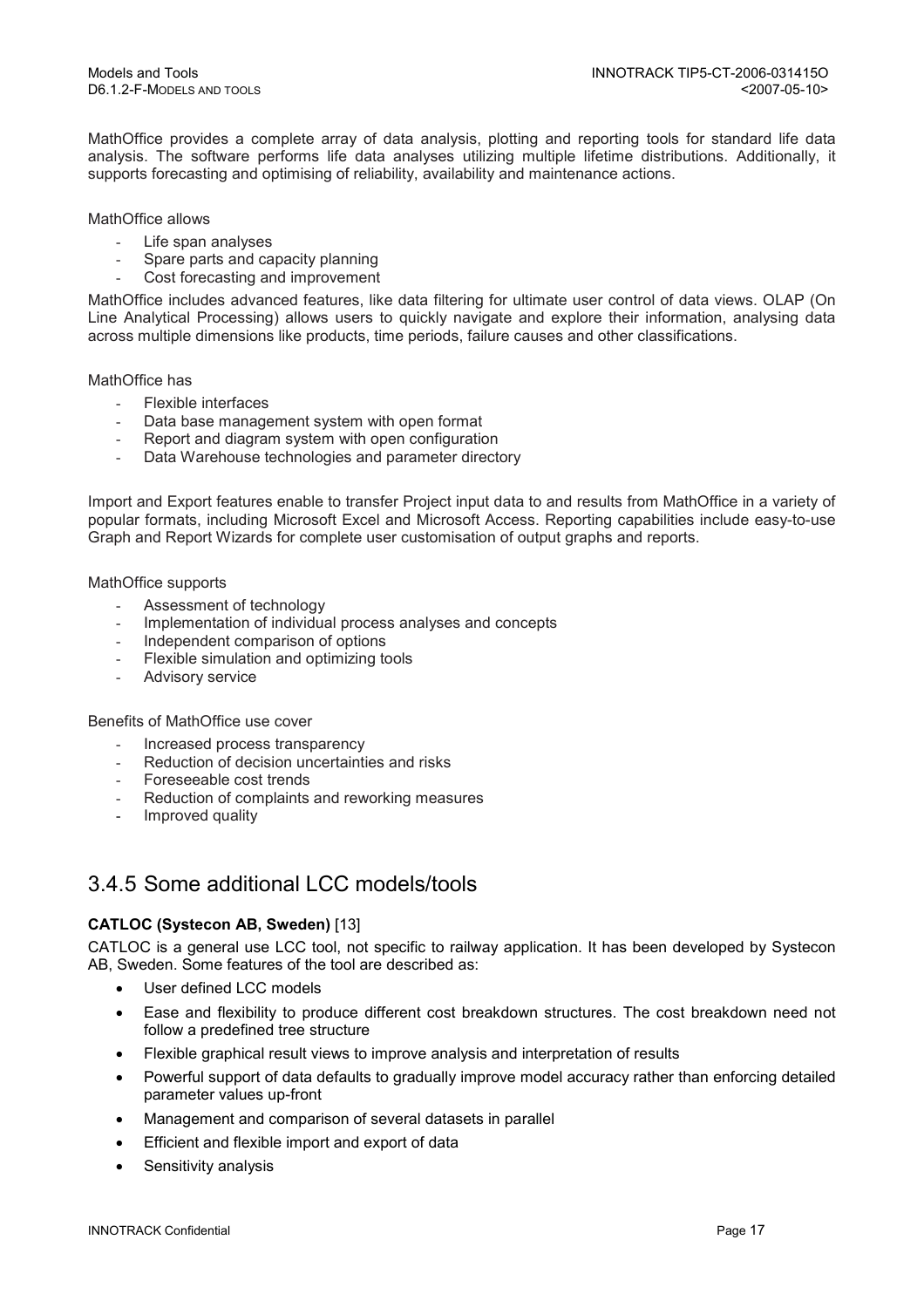#### PriFo (JBV, Norway) [18], [19]

The Norwegian Railway Administration (JBV) has developed a LCC model for prioritisation of maintenance and renewal projects. The following dimensions are included in the LCC model:

- Safety costs
- Punctuality costs
- Maintenance and operational costs
- Cost due to increased residual life length
- Project costs

Inputs to the model are:

- Qualitative information information from measurements and analysis of track quality, trends etc
- Safety related information information on states and values related to various RIF (Risk Influencing Factors)
- Punctuality information information on the ordinary speed of the line and any speed reductions due to the degradations the project is intended to fight against
- Maintenance and operating costs costs of extra runs of the measurement car, extra line inspections etc
- Residual life length
- Project costs
- Cost parameters

More on this tool can be found out from www.promain.org/images/publications/Innovations-LCC.pdf

#### UNILIFE & UNIDATA (UNIFE, Belgium) [14], [15] , [16], [17]

UNILIFE and UNIDATA are the LCC tools used for rolling stock application. UNILIFE is used for sub-system LCC data transfer where as UNIDATA is used for component LCC data transfer. UNIDATA is a subset of UNILIFE.

UNILIFE/UNIDATA handles LRUs and SRUs taking into account their corrective and preventive maintenance. Failures are split into train failure categories. The impact on LCC or LSC can be evaluated by the introduction or removal of redundancy, improvements to equipment reliability or changes to the maintenance requirements.These are simple calculation tools and can be downloaded from www.unife.org/docs/lcc/Unidata.xls and www.unife.org/docs/lcc/Unilife.xls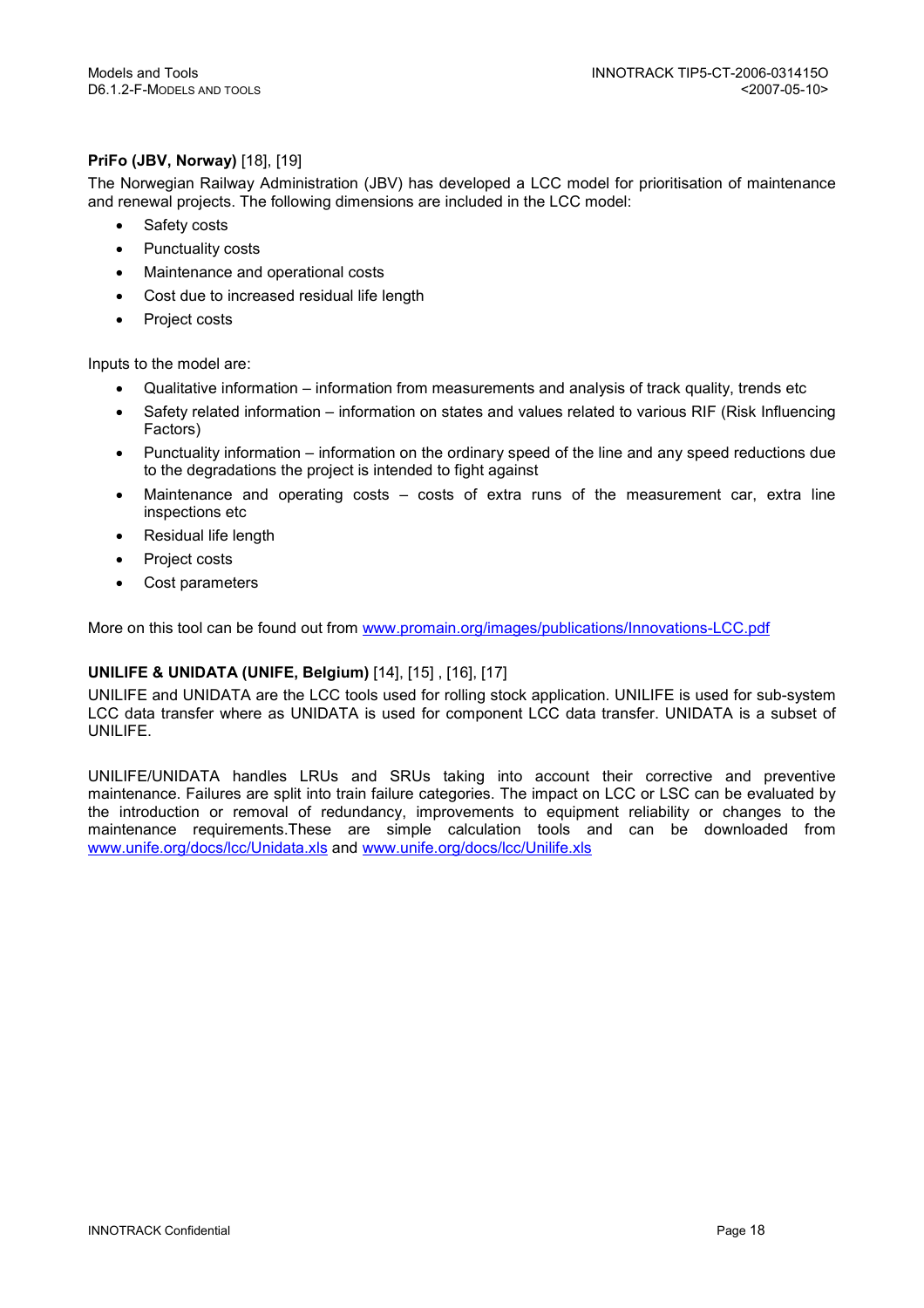# 4. Conclusions

Seven questionnaires have been received, out of 11 sent out. These 11 participants are those who answered the questionnaire I. The input from the IMs and related industries are not sufficient to enable a fully comprehensive picture of RAMS and LCC to be reported.

Based on this limited information, the following conclusions can be drawn. The survey does not claim to be exhaustive because of not many responses from the IMs and suppliers contacted.

The conclusion can be drawn as given below

- RAMS programme and analysis are in a very initial stage within IMs and the manufacturers.
- Data quality and data availability are the major problems in meeting RAMS and LCC targets.
- TRAIL, RailSys, Optimizer+ are some of the tools used by IMs for availability simulation.
- Manufactures and contractors depend on the information from IMs to carry out their RAMS and LCC analysis.
- LCM, D-LCC, T-SPA are the LCC tools used by IMs as per the survey. These tools are in general used for enhancement projects not explicitly for LCC calculation for the whole track system.
- Catloc, UNILIFE/UNIDATA, PriFo are some of the additional tools found out during the survey which can be used for benchmarking.
- Safety Risk Model (SRM) is a tool to model a wide range of safety hazards in railway.
- Environmental cost are not considered while modelling LCC
- Risk analysis is not considered widely in LCC calculation.
- Spare part planning is not being done as per availability targets.
- Major benefits of RAMS and LCC analysis are found out to be optimising maintenance strategy and taking decision on maintenance/renewal with the regulators.

#### Areas of improvement:

- Environmental costs needs to be considered while modelling LCC.
- Risk analysis has to be considered in LCC calculation.
- Spare part planning needs to be done as per availability targets.
- IMs have to clearly define RAMS and LCC specifications in the contracts with manufacturers and contractors; this will be done in workpackage 6.4 (RAMS and LCC in contracts/wordings/policies).
- IMs should define achievable RAMS targets and lay out a procedure to attain those targets.
- Unforeseen costs like reduction of passengers, loss of good will due to train delays should be modelled.

The following information will be useful for WP 6.2 and WP 6.3 which was covered in WP 6.1: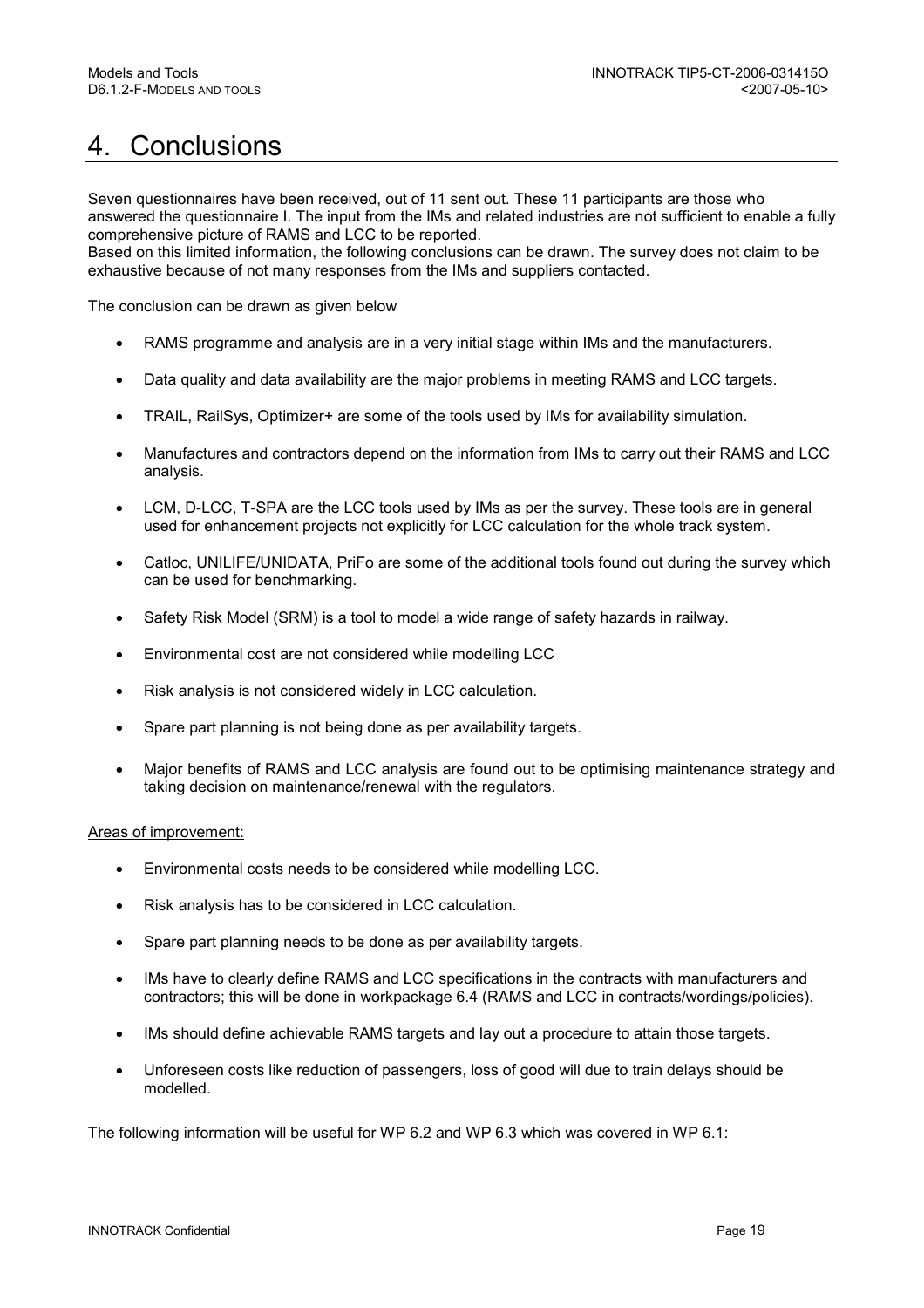- RAMS parameters that are used for LCC analysis.
- Different maintenance activities that are considered in LCC.
- Functionality of different existing LCC and RAMS models and their usefulness.
- Existing methods for RAMS calculations.
- Different costs that are considered in LCC analysis and the costs that are not considered.
- Existing RAMS database and how data is collected and managed.
- There is need to develop common understanding for maintenance, renewal, modification, upgrading etc prior to LCC calculation.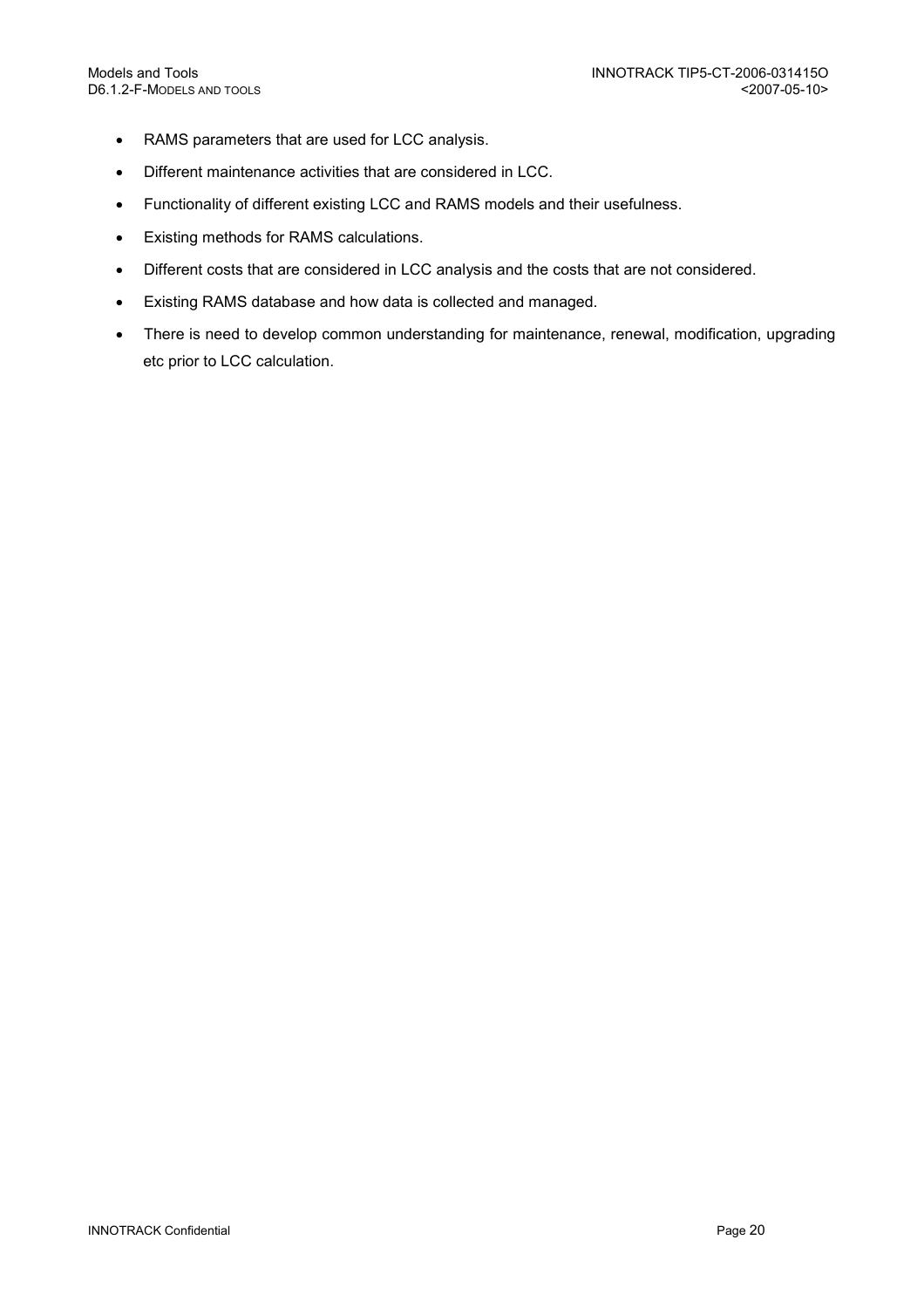# 5. References

- [1] Blanchard, Benjamin S. Logistics Engineering and Management, Prentice-Hall, ISBN 0-13-540238-7 025
- [2] British Railways Board (1989), Code of Practice, Reliability activities by Railway Equipment Suppliers. Part 1: Management approach to Reliability. CP-DDE-134 (Part 1), February 1989, Issue A
- [3] British Railways Board (1989), Code of Practice, Reliability activities by Railway Equipment Suppliers. Part 3: Specific Reliability Activities and Techniques. CP-DDE-134 (Part 3), February 1989, Issue A
- [4] Halliday, Brian (2007) System Integration & Reliability, Network Rail, (Power Point Presentation)
- [5] Kumpfmüller, Nicole (2006). SP 6-RAMS/LCC, WP 6.2, DB (Power Point Presentation)
- [6] Kumpfmüller, Nicole (2005). LCC Management Fahrbahn, DB (Power Point Presentation)
- [7] Network Rail (2006), Enhancement Engineering, Title General Guide to System Reliability Requirements and Techniques, Issue A01. Ref: NR/EE/00030
- [8] Network Rail (2003), Track Strategic Planning Application: Technical Overview, Network Rail, Serco Assurance AEA Technology Rail, Draft May 2003
- [9] Network Rail, 1.1 TRAIL
- [10] ProRail (2005), LCM, LCM-rekenprogramma-Een Impressie.
- [11] ProRail, Templater "Beoordelingscriteria voor beslismoment 3: acceptatie product planstudie 2a
- [12] ProRail, Templater "Beoordelingscriteria voor beslismoment 4: acceptatie product planstudie 2b

[13] Systecon (2006), CATLOC, User's Reference, Part 1 – Model Description, Version 4.0, ©Copyright Systecon, CATLOC A general and fexible Life Cycle Cost tool with outstanding analysis capabilities

- [14] UNIFE (1997), Guidelines for Life Cycle Cost, Volume I, Terms and Definition for Rolling Stock
- [15] UNIFE (2001), Guidelines for Life Cycle Cost, Volume II, Terms and Definition for Total Railway System
- [16] UNIFE (2001) Guidelines for Life Cycle Cost, Volume III Part A, LCC Interface Software Model UNILIFE and

UNIDATA, User's Guide

- [17] UNIFE (2001) Guidelines for Life Cycle Cost, Volume III Part B, LCC Interface Software Model UNILIFE and UNIDATA, Calculation Macros
- [18] Vatn, Jørn (2002), A Life Cycle Cost model for prioritisation of track maintenance and renwal, Journal of Innovations for a cost effective Railway Track, November 2002, pp 21-25. http://promain.sever.de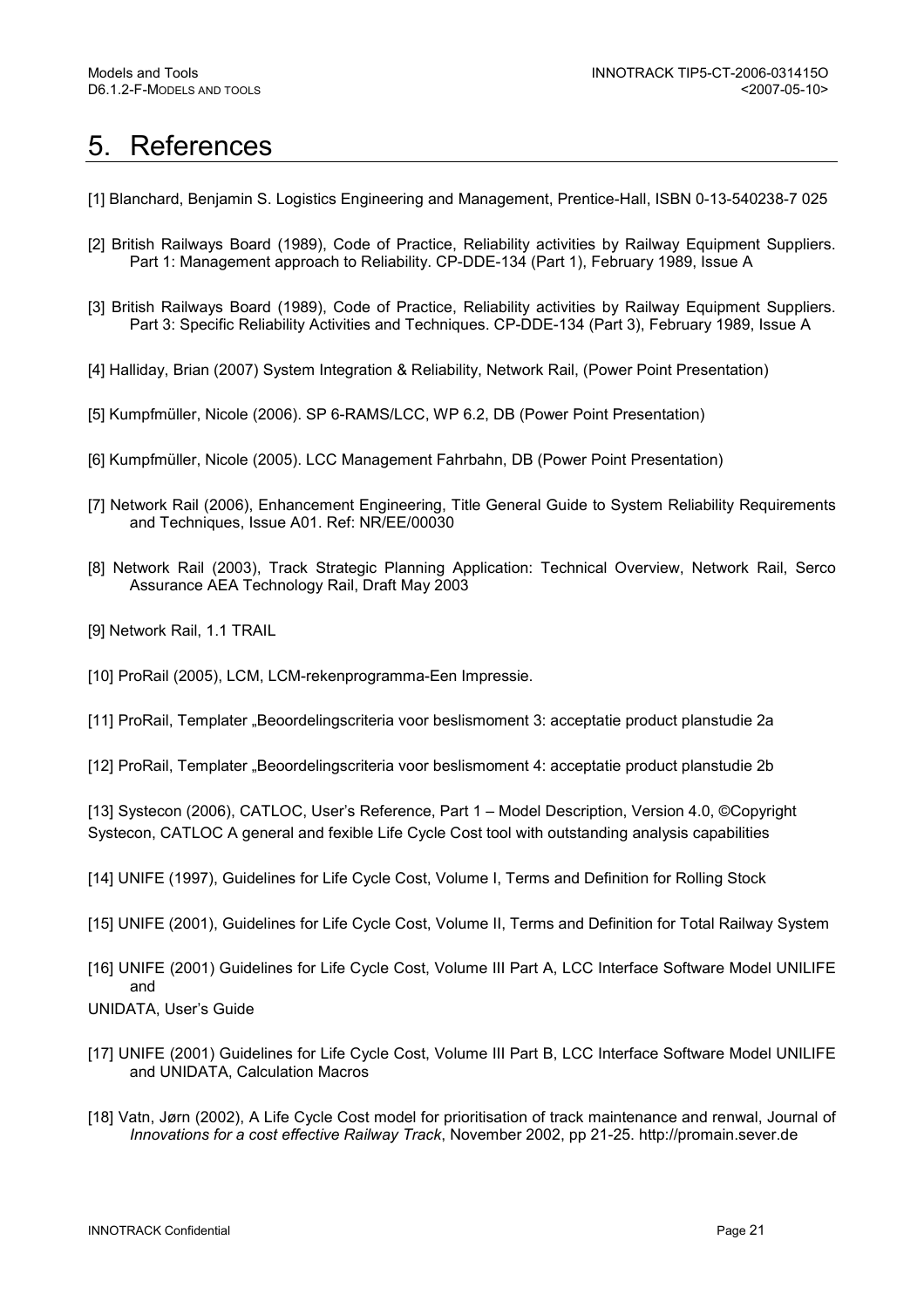- [19] Vatn, Jørn (2007), PriFo (Confidential)
- [20] Veit Peter (2002), Track Maintenance based on life –cycle cost calculations, Journal of Innovations for a cost effective Railway Track, November 2002, pp 6-13. http://promain.sever.de
- [21] ÖBB (2007), Methodologies of ÖBB (Draft)
- [22] Interviews 2007-02-07, Vienna, with Nicole Kumpfmüller, DB, Wilhelm Saliger, ÖBB, Florian Auer, ÖBB, Thomas Philipp ÖBB, Michael Wogowitsch ÖBB
- [23] 2007-02-14 Video Meeting, Andy Kirwan, Network Rail
- [24] 2007-02-27 Telecom meeting Ted Luiten ProRail

Links

www.ald.co.il/download/dload.html www.ive.uni-hannover.de/software/index\_de.shtml www.promain.org/images/publications/Innovations-LCC.pdf www.unife.org/docs/lcc/Unidata.xls www.unife.org/docs/lcc/Unilife.xls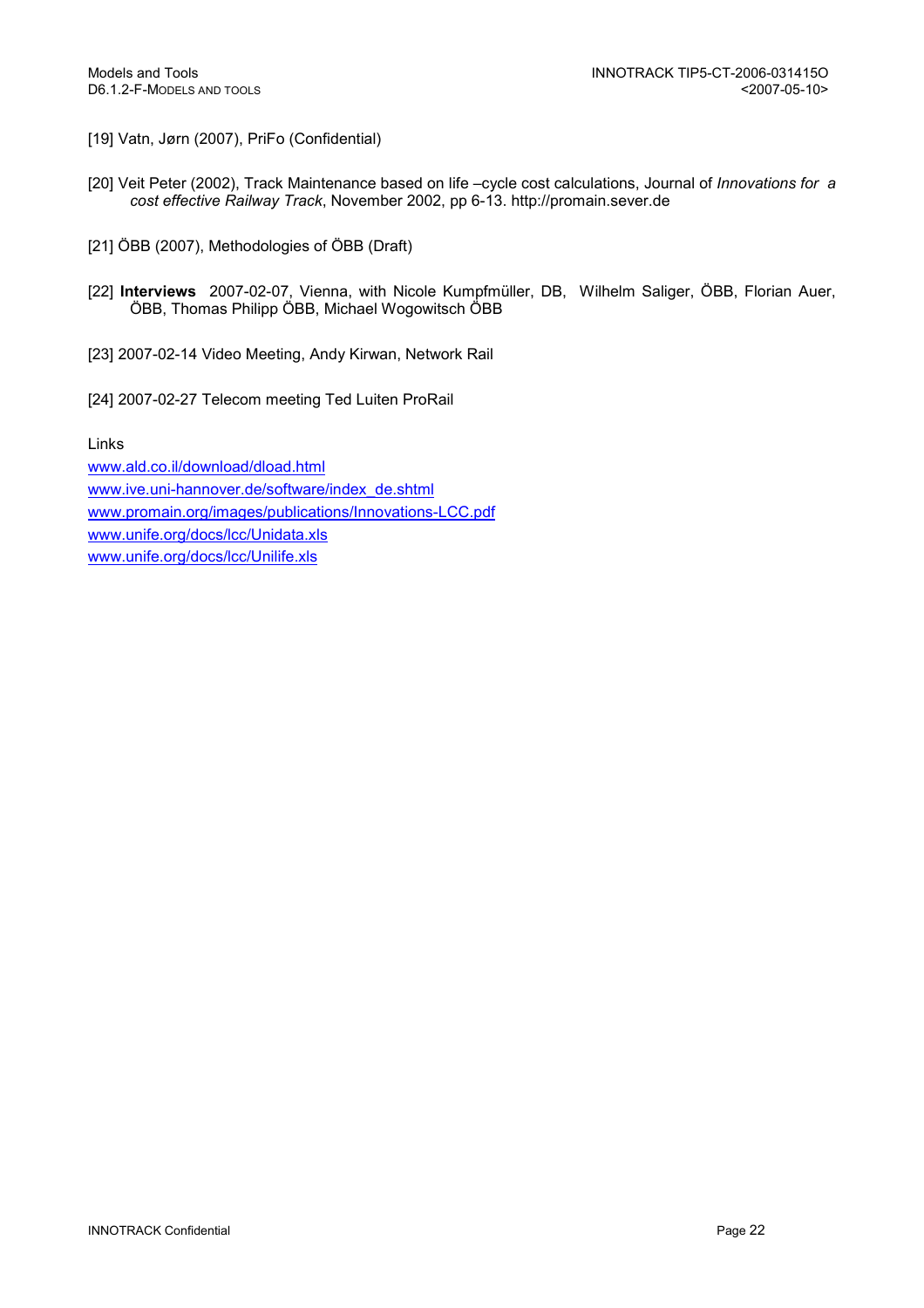# 6. Annexes

- 1. Questionnaire-II
- 2. Participants to whom questionnaire was sent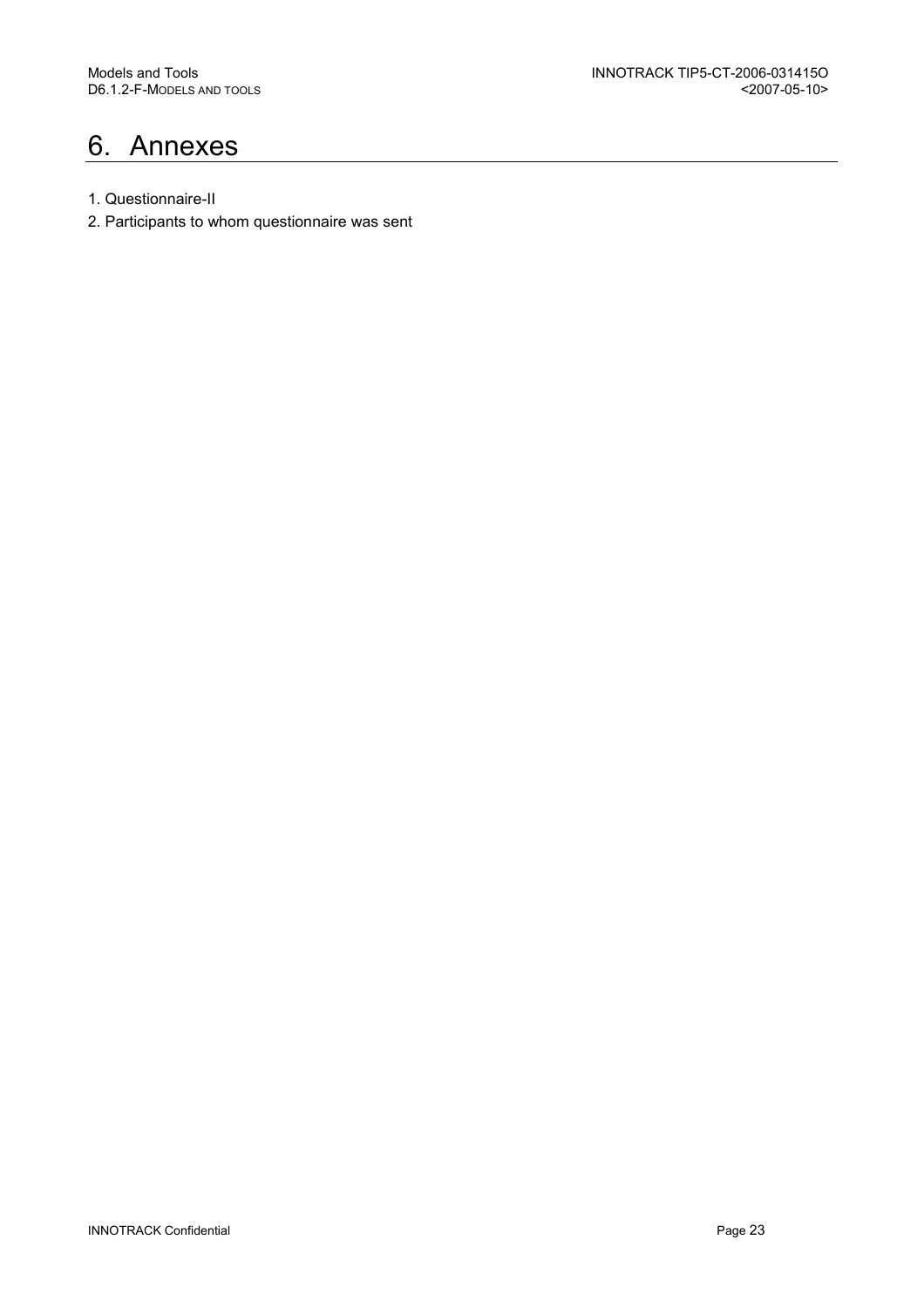Annex 1

# Questionnaire – II

# INNOTRACK SP6 WP1 State of the art (RAMS & LCC)

Questionnaire-II has been prepared as a follow up to survey conducted by questionnaire I. The scope of this questionnaire is to find out what are the models and tools followed by different IMs and Manufacturers for their RAMS and LCC analysis.

This Questionnaire is divided into 4 parts.  $1<sup>st</sup>$  part deals with the general understanding on RAMS and LCC in your organisation.  $2<sup>nd</sup>$  and  $3<sup>rd</sup>$  parts deal with more specific to RAMS and LCC respectively while the 4<sup>th</sup> part deals with specific questions to different participants.

## Index

| PART-1      | General understanding on RAMS and LCC     |
|-------------|-------------------------------------------|
| $PART - II$ | <b>RAMS</b>                               |
| PART – III  | LCC                                       |
| PART - IV   | <b>Specific Questions to Participants</b> |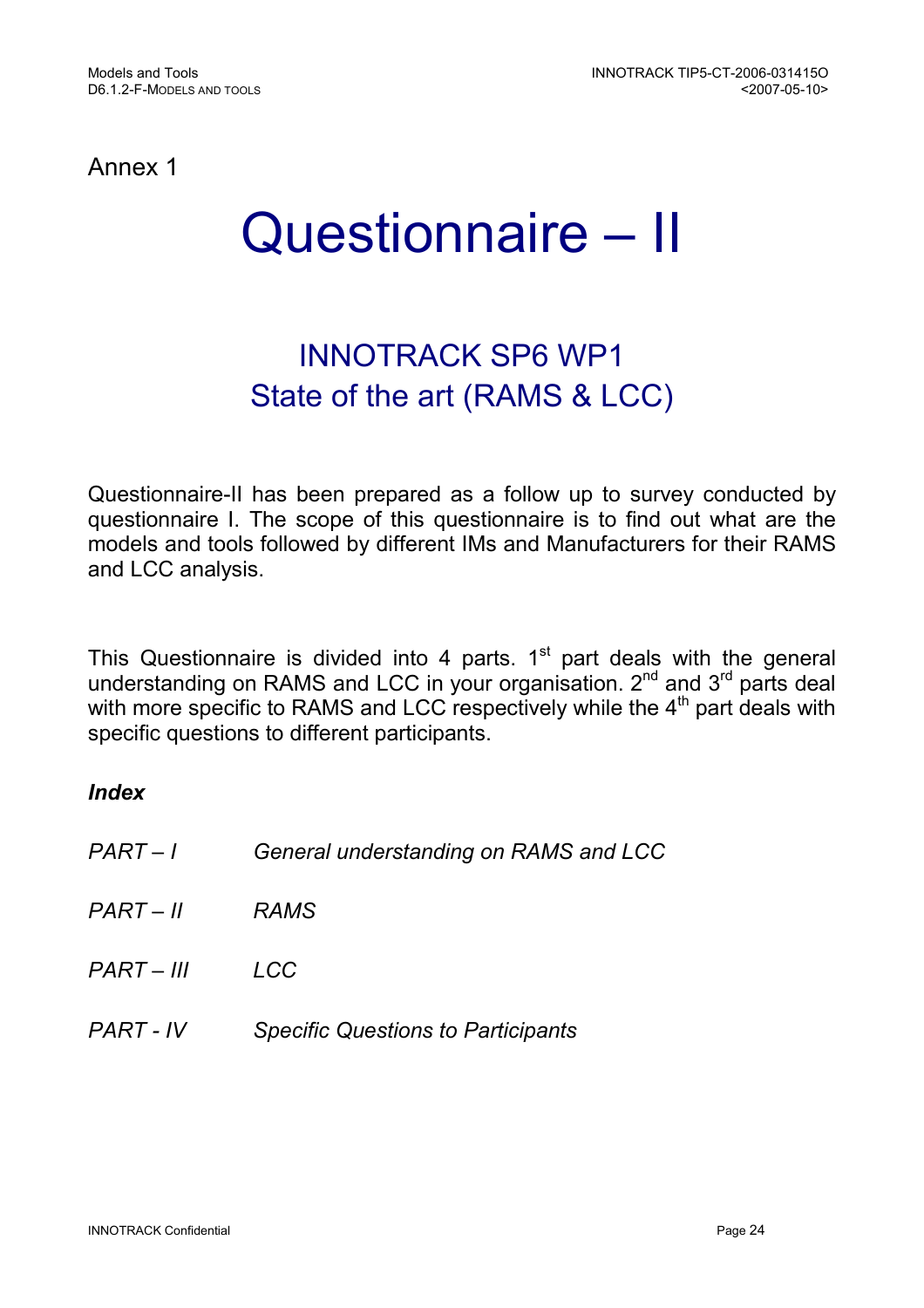# Participants in this questionnaire:

| Group | <b>Participant</b>        | <b>Contact Person</b>   |
|-------|---------------------------|-------------------------|
| IM    | <b>ADIF</b>               | Antonio Nunez del Moral |
| IM    | <b>BV</b>                 | Lars Schyllander        |
| Man   | Corus                     | Simon Thomas            |
| IM    | DB                        | Mirjana Jovanovic       |
| IM    | <b>OBB</b>                | <b>Wilhelm Saliger</b>  |
| IM    | Prorail                   | <b>Ted Luiten</b>       |
| IM    | <b>NR</b>                 | <b>Andy Kirwan</b>      |
| Man   | <b>VAE</b>                | Peter Eichberger        |
| Man   | <b>VAS</b>                | <b>Norbert Frank</b>    |
| Man   | <b>UNIFE (Bombardier)</b> | <b>Ulf Kjellsson</b>    |
| Con   | Speno                     | <b>Wolfgang Schoech</b> |

IM – Infrastructure Manager

Man – Manufacturer

Con – Contractor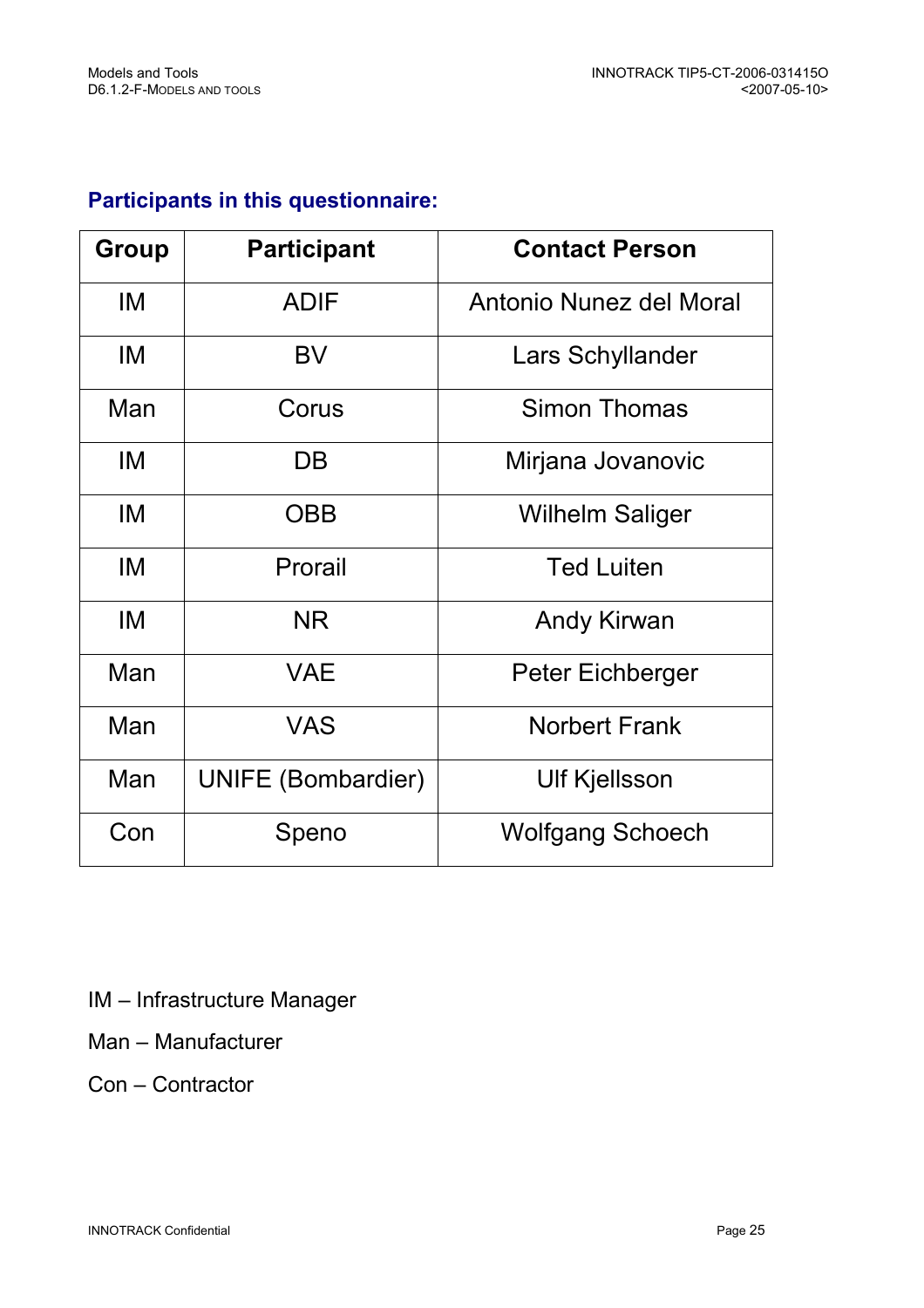# Part I - General Understandings on RAMS and LCC

- 1) Do you have RAMS program plan? How different RAMS activities are managed?
- 2) How do the guidelines for RAMS and LCC look like? Please provide an example.
- 3) What RAMS and LCC parameters do you introduce in the contract?
- 4) Which factors (mentioned in Part I, Questionnaire I) have major effects on RAMS and LCC values from your experience? How these factors are measured (i.e., in what units)?
- 5) What are the system life cycle phases where you carry out RAMS tasks as per EN 50126?
- 6) Please provide an example of your RAMS database. (i.e., how is data stored? What data do you consider? etc)
- 7) How do you validate your RAMS and LCC calculations?
- 8) What are the major benefits that you have experienced from your RAMS and LCC analysis in the past?
- 9) How do you calculate service life time of your system? How do you calculate from technical or economical point of view? Please explain.
- 10) How do you calculate discounting rate?
- 11) How do you calculate inflation rate?
- 12) How do you calculate cost due to down time, unavailability, traffic disruption, penalty etc in the LCC model?
- 13) What probabilistic methods do you consider for the above?
- 14) How do you consider environmental cost (noise, etc) in the LCC model?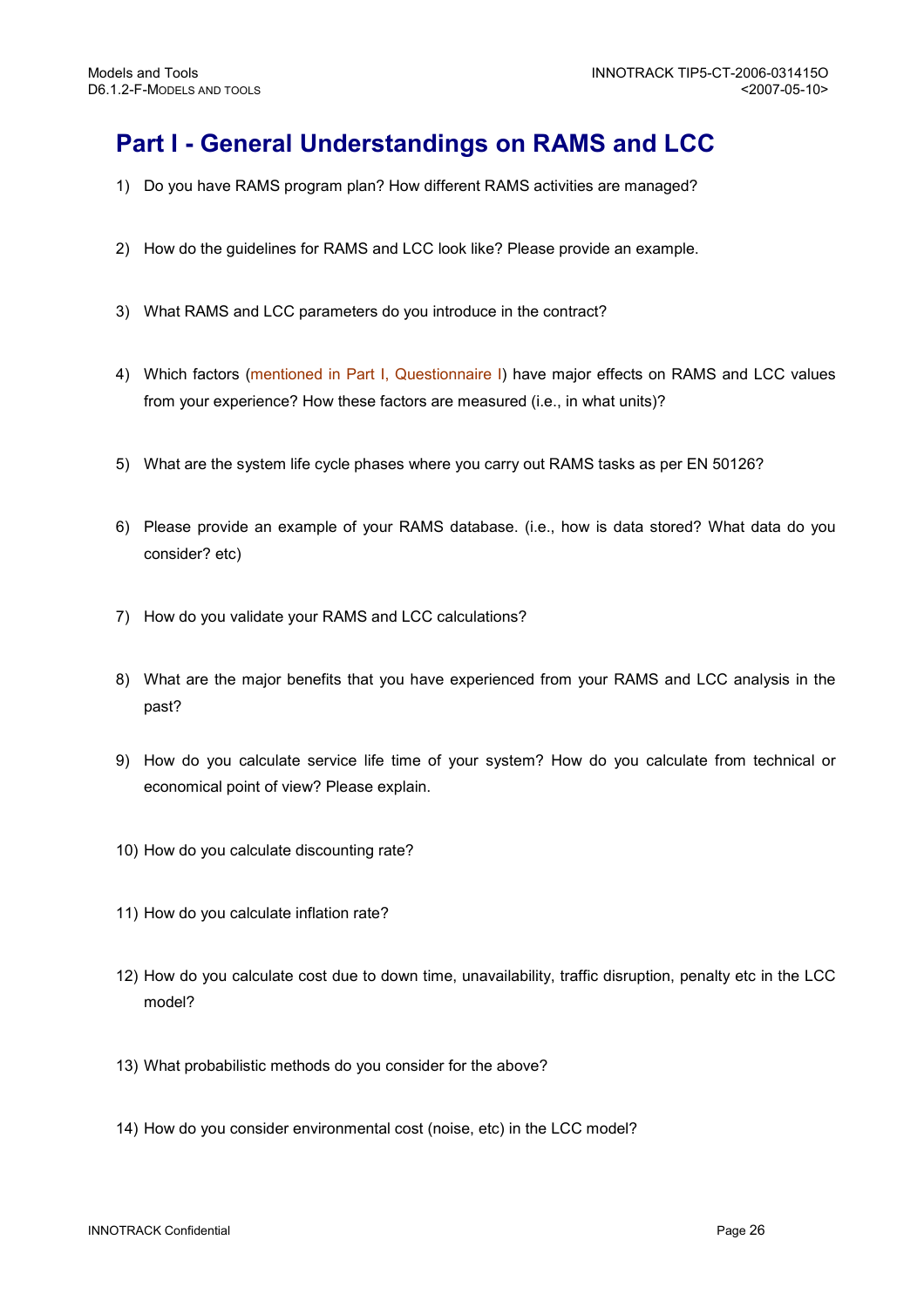- 15) Which maintenance actions (mentioned in part C, Questionnaire I) are the major cost drivers in the LCC calculation?
- 16) How is RAMS analysis done by expert estimation? Please explain.
- 17) How is risk analysis considered while modelling LCC?
- 18) When you outsource maintenance, how do you get the data for RAMS and LCC analysis?
- 19) How do you use LCC to obtain management indicators/ to have feedback for technical improvement/ to evaluate maintenance strategies or to evaluate investment alternatives?
- 20) What are the major problems do you face in meeting RAMS and LCC targets?
- 21) Please provide a description of your self-developed RAMS/ LCC software (what are the functions in the software, what are the inputs/ outputs of the software etc).
- 22) What actions are you taking to improve RAMS characteristics and reduce LCC for your system?

# Part II – RAMS

## **Reliability**

- 1) How do you calculate reliability parameters (for example MTBF)? Please explain the method. (MTBF is the most used reliability parameter as per survey by Questionnaire I)
- 2) What kind of distribution (exponential, weibull etc) does it follow mostly as the system level as well as at the component level?
- 3) How do you fix reliability target for the track?
- 4) Please give an example of reliability block diagram of track system.
- 5) Which are the most failed components in the track? Please provide their failure rates from your experience.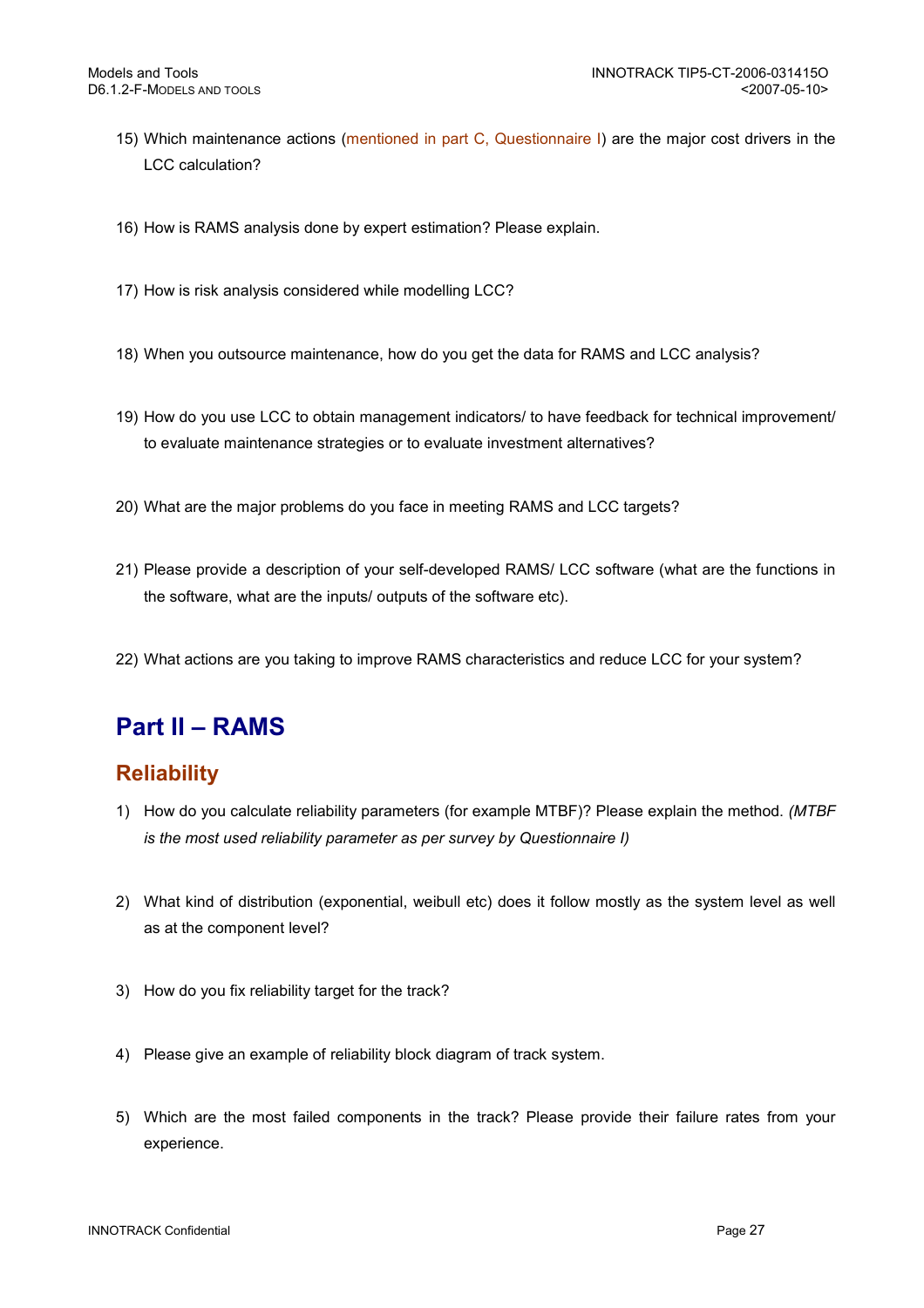- 6) Provide an example of failure categorisation (significant, major, minor and negligible) of the system in terms of their effect on the system.
- 7) What are the failure effects on environment (noise, vibration etc) that you consider?
- 8) What are the boundary conditions that affect the reliability of components/ system most from your experience? and how?

## Availability

- 9) How do you calculate availability parameters? Please explain the method. (Inherent Availability is the most used availability parameter as per survey by Questionnaire I)
- 10) How do you fix availability target for the track?
- 11) How do you do spare parts planning according to the availability target?
- 12) How do you estimate train delay caused by infrastructure? How do you estimate reliability and maintainability targets from this availability parameter (I.e., train delay)?
- 13) What are the boundary conditions that affect the availability of components/ system most from your experience? and how?

## **Maintainability**

- 14) How do you calculate maintainability parameters? Please explain the method. (MTTR is the most used maintainability parameter as per survey by Questionnaire I)
- 15) What kind of distribution (exponential, weibull etc) does it follow mostly as the system level as well as at the component level?
- 16) How do you fix maintainability target for the track?
- 17) How do you calculate periodicity of each kind of preventive maintenance action?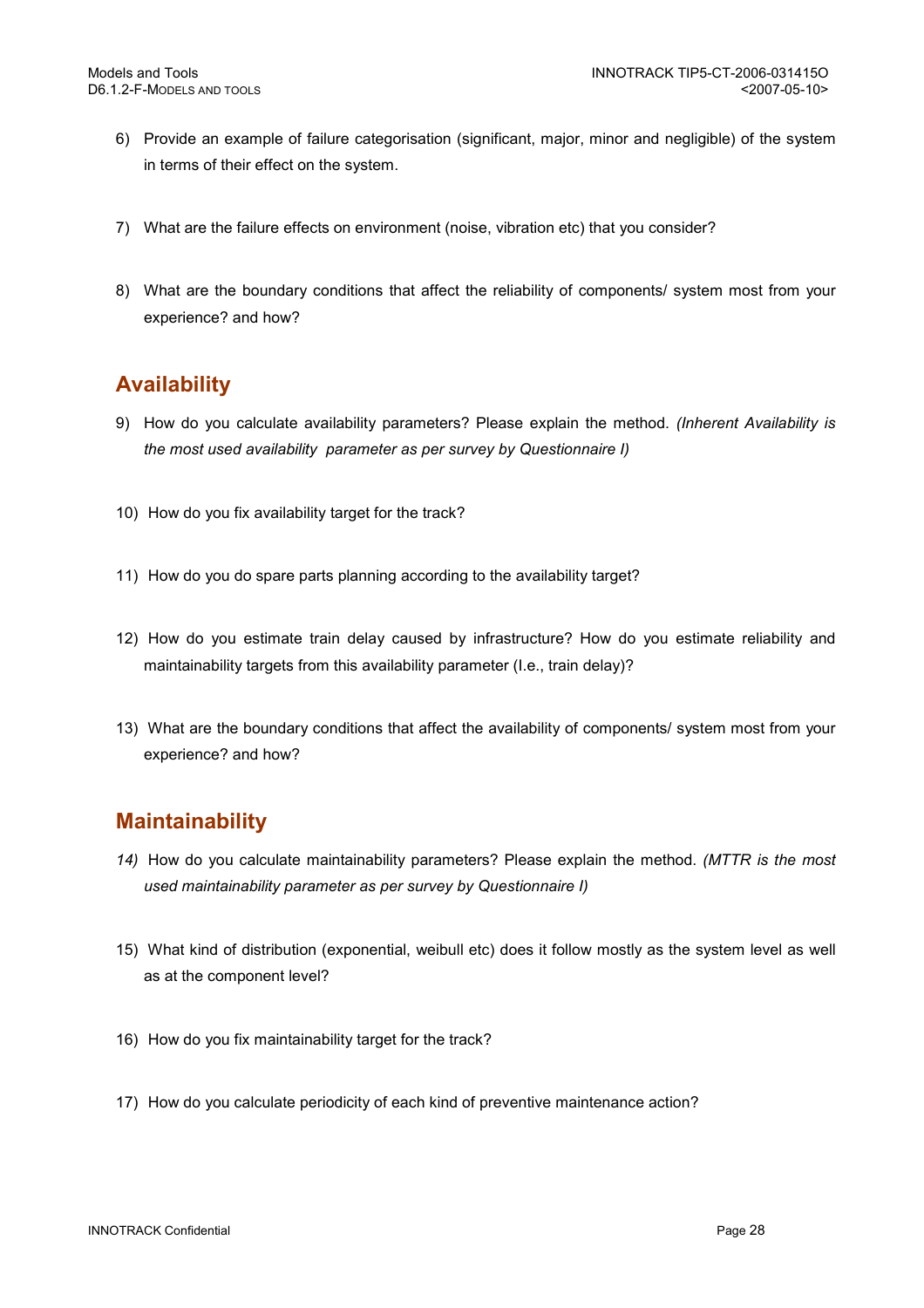18) What are the boundary conditions that affect the maintainability of components/ system most from your experience? and how?

## **Safety**

- 19) How do you calculate safety parameters? Please explain the method. (Number of accidents is the most used safety parameter as per survey by Questionnaire I)
- 20) How do you prepare hazard log? Please describe.

# Part III – LCC

- 1) Please describe the model that you use for LCC calculation and list all the parameters that you consider in that.
- 2) What are the major cost drivers that you have encountered in your past LCC calculations? What percentage do they have in total LCC?
- 3) What actions do you take on these major cost drivers?
- 4) What is the percentage of labour cost in total LCC? What actions do you take to reduce it?

# Part IV – Specific Questions to Participants

- 1) How do you consider benefit in LCC? (DB)
- 2) How do you evaluate non-constant discounting rate and inflation rate in your LCC calculation? (OBB)
- 3) What are the functions in Optimizer+? How it helps in maintenance modelling? (Prorail)
- 4) How do you carry out reliability growth analysis? (BV)
- 5) How do you manage RAMS database in SAP R/3? (DB)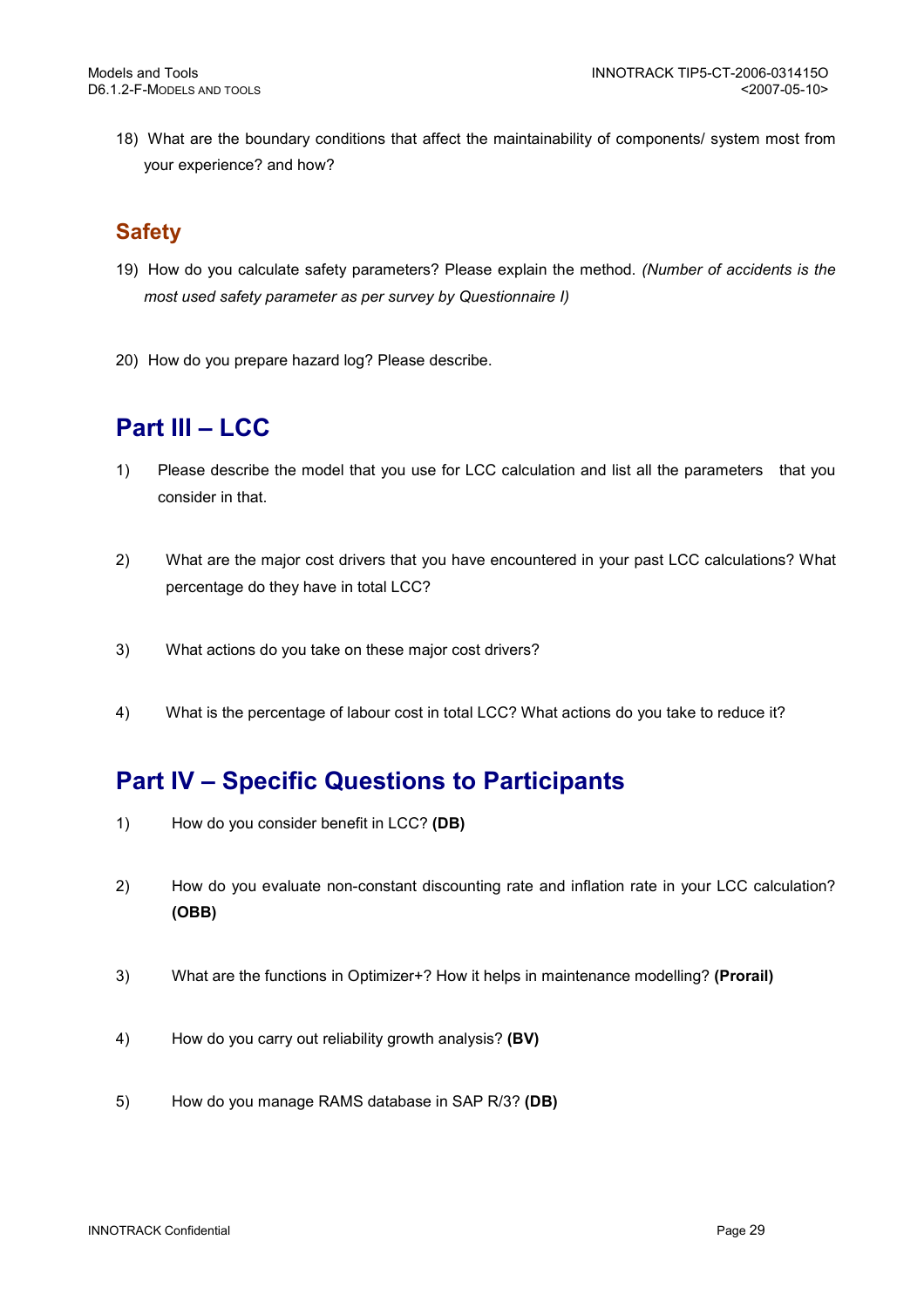- 6) What data/ information do you require from IMs for your RAMS and LCC analysis? (All Manufacturers)
- 7) What data/ information do you require from manufacturers for your RAMS and LCC analysis? (All IMs)

## Please mention any other issues on RAMS and LCC that you want to address that have not been covered above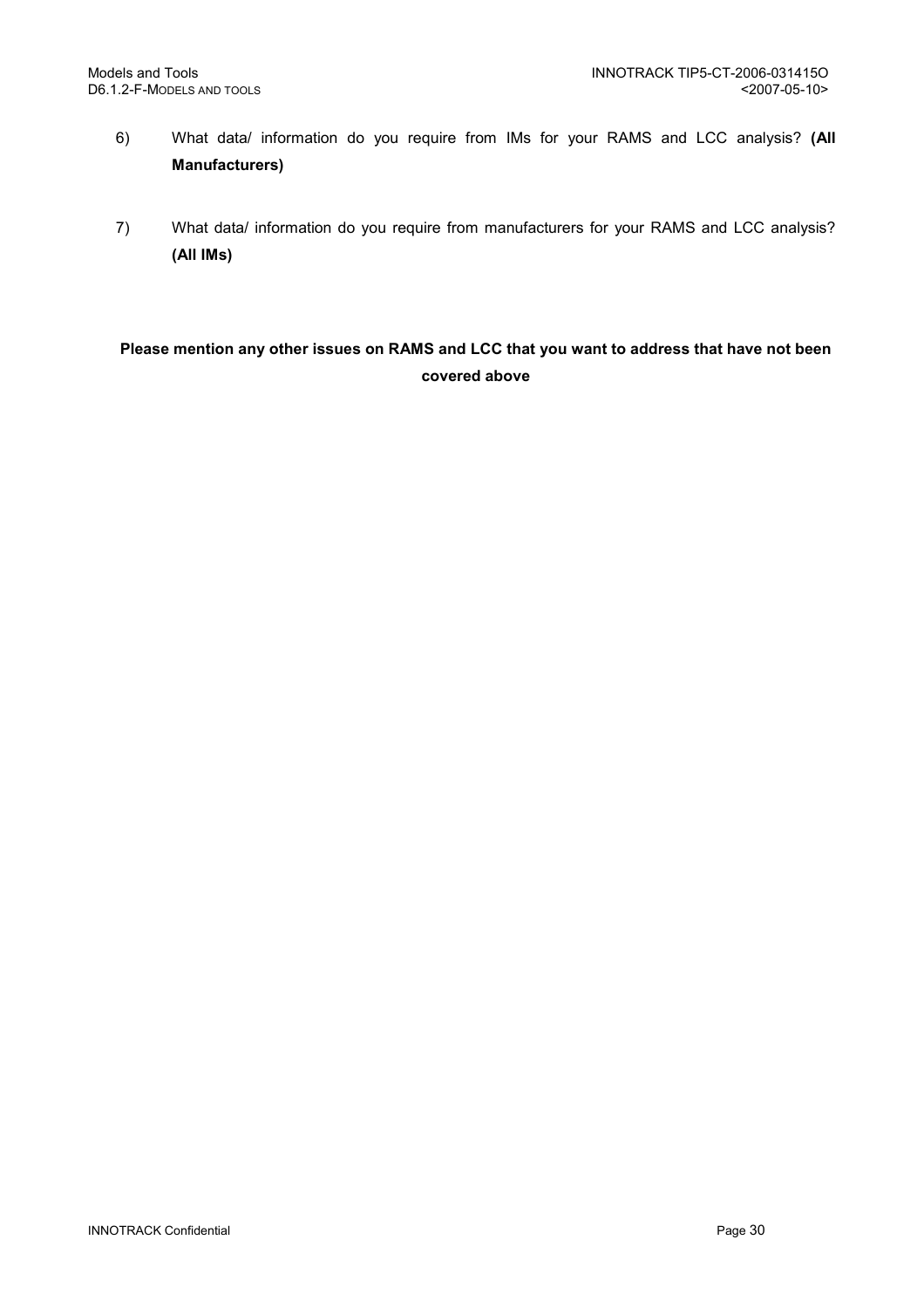# Annex 2

#### PARTICIPANTS TO WHOM QUESTIONNAIRES WERE SENT

#### Infrastructure Managers

| Organisation             | <b>Activity</b>                                                                                                                                                                                                                                                                                                                                                                                                         |
|--------------------------|-------------------------------------------------------------------------------------------------------------------------------------------------------------------------------------------------------------------------------------------------------------------------------------------------------------------------------------------------------------------------------------------------------------------------|
| <b>ADIF</b>              | Constructing and Managing Infrastructure                                                                                                                                                                                                                                                                                                                                                                                |
| <b>BV</b>                | Infrastructure manager in Sweden                                                                                                                                                                                                                                                                                                                                                                                        |
| České dráhy, a.s.        | Transport service - freight and passenger, railway infrastructure operation<br>and maintenance for SZDC (Railway Infrastructure Administration)                                                                                                                                                                                                                                                                         |
| DB Netz AG               | The Track Infrastructure Business Unit (DB Netz AG) is responsible for<br>operating and marketing the track infrastructure. Acting under its own<br>responsibility, the Business Unit provides non-discriminatory access to the<br>rail infrastructure. It also prepares and coordinates the timetables in<br>consultation with its customers.                                                                          |
| Network Rail             | Operator of Britain's rail infrastructure with a mission to maintain,<br>improve and upgrade the railway infrastructure                                                                                                                                                                                                                                                                                                 |
| ÖBB Infrastruktur Bau AG | Constructing and Managing Infrastructure in Austria                                                                                                                                                                                                                                                                                                                                                                     |
| <b>PRORAIL</b>           | Prorail has been licensed by the Dutch government to:<br>provide sufficient, reliable and safe railway infrastructure in the<br>Netherlands, including the building, renewal and maintenance of railway<br>track and stations:<br>Supply the train operating companies with train paths, transfer capacity<br>and (travel) information services;<br>Ensure a fair and optimum distribution of available track capacity. |
| <b>RFF</b>               | Operator and manager of the French rail infrastructure                                                                                                                                                                                                                                                                                                                                                                  |
| <b>SNCF</b>              | Transport service – freight and passenger, railway. Delegate infrastructure<br>operation and maintenance for RFF (Réseau Ferré de France)                                                                                                                                                                                                                                                                               |

#### **Contractors**

| Organisation           | <b>Activity</b>                                                                                        |
|------------------------|--------------------------------------------------------------------------------------------------------|
| <b>BBRP</b>            | Design, project management and construction of complex railway<br>projects                             |
| Carillion              | European contractor for railway projects and maintenance, with a broad<br>range of capabilities.       |
| I EFRTC                | Group of Interest of the Track Work Contractors                                                        |
| Speno International SA | Development, construction and exploitation of rail grinding equipment<br>(including measuring systems) |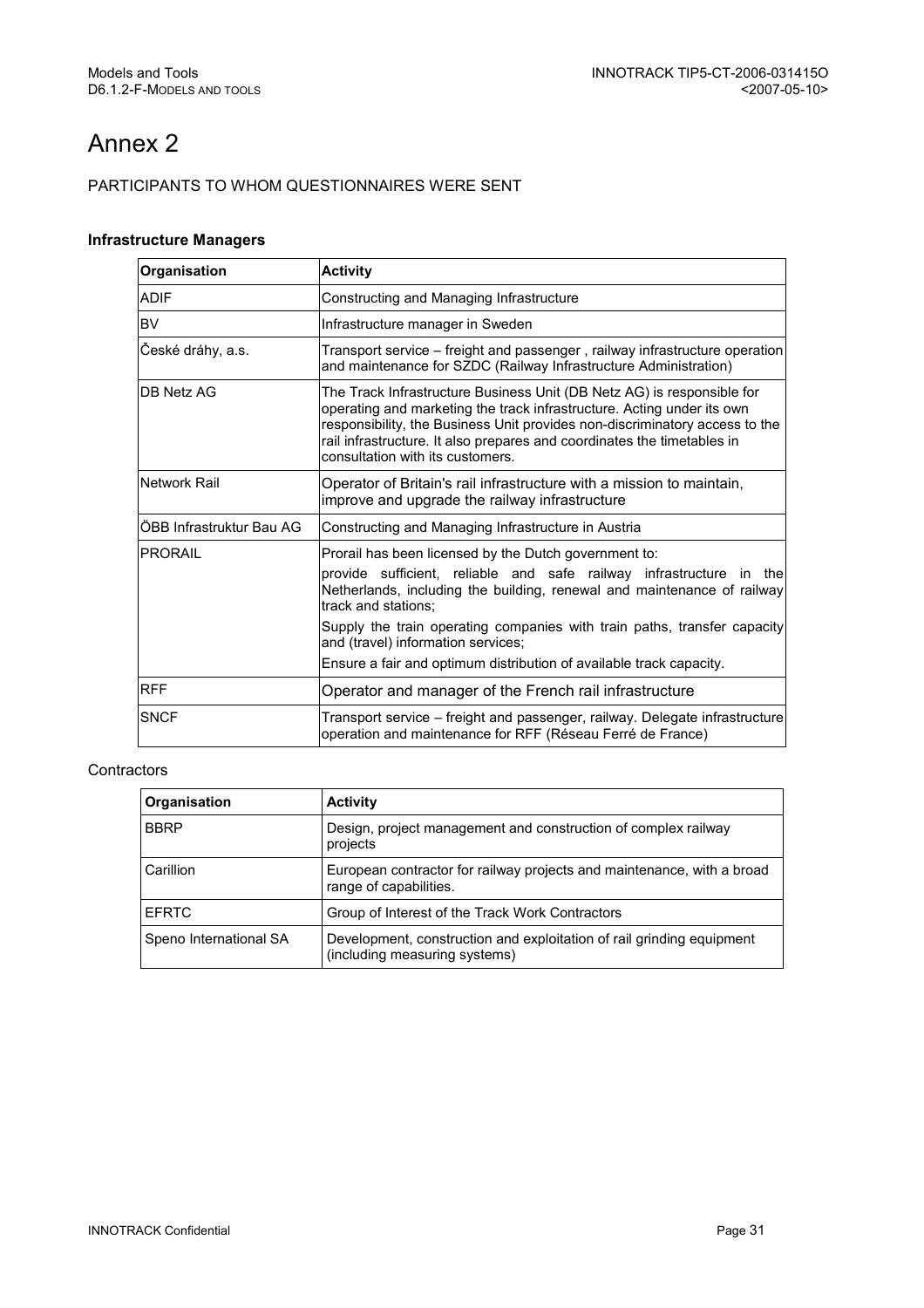#### Manufacturers

| Organisation                       | <b>Activity</b>                                                                                                                                                                                                                                          |
|------------------------------------|----------------------------------------------------------------------------------------------------------------------------------------------------------------------------------------------------------------------------------------------------------|
| <b>ALSTOM Transport SA</b>         | Train manufacturer; Design, manufacturing, testing and<br>commissioning, and maintenance of transport systems                                                                                                                                            |
| Corus                              | A major international steel company and a leading supplier of rails,<br>steel sleepers, design and technical consultancy, and innovative<br>solutions                                                                                                    |
| <b>Goldschmidt Thermit</b><br>GmbH | Development, Production and Sales of Consumables for the<br>Aluminothermic Welding Technology as well as the execution of<br>Aluminothermit Welds, enclosed arc welds, flash butt welds and<br>grinding operations in all kinds of rail tracks worldwide |
| <b>UNIFE</b>                       | Group of Interest of the Railway Industry, where track<br>infrastructure supply and track works                                                                                                                                                          |
| <b>VAE</b>                         | Railway industry (supplier of switch systems and devices)                                                                                                                                                                                                |
| <b>VAS</b>                         | A global leader in the development, production and supply of rails,<br>including advanced technologies, logistics, system solutions and<br>innovative track related services                                                                             |
| <b>VCSA</b>                        | World leaders in the switch gear field for all types of networks,<br>railways, metros, tramways, both in Europe and throughout the<br>world                                                                                                              |

#### SAO (SME, Academia and Organisations)

| Organisation                                            | <b>Activity</b>                                                                                                                                                                                                                                                                                                                                                                                                                                                                                                                                                                                               |
|---------------------------------------------------------|---------------------------------------------------------------------------------------------------------------------------------------------------------------------------------------------------------------------------------------------------------------------------------------------------------------------------------------------------------------------------------------------------------------------------------------------------------------------------------------------------------------------------------------------------------------------------------------------------------------|
| Laboratoire Central des<br>Ponts et Chaussées<br>(LCPC) | Research and development in the field of geotechnics,<br>environment, civil and urban engineering, road safety                                                                                                                                                                                                                                                                                                                                                                                                                                                                                                |
| ConTraffic                                              | Technology benchmarking for switch point systems. Benchmarking for<br>rail signalling components of European manufactures                                                                                                                                                                                                                                                                                                                                                                                                                                                                                     |
| Damill                                                  | Damill perform field measurements of track forces with our prototype to<br>a wayside monitoring system. The measurements are performed mainly<br>in the Swedish rail network and the purpose is to identify and group<br>different vehicles according to their track behaviour. Gathered data is<br>then to be analysed where we want to develop some automated<br>techniques to separate the different force directions. We also want to<br>identify and define the key parameters for a reliable and objective<br>vehicle classification including effects related to the vehicles<br>maintenance condition |
| G - Impuls                                              | It is a private company established in 1994. It provides all geophysical<br>services in the fields of magnetic survey, geo-electric methods.                                                                                                                                                                                                                                                                                                                                                                                                                                                                  |